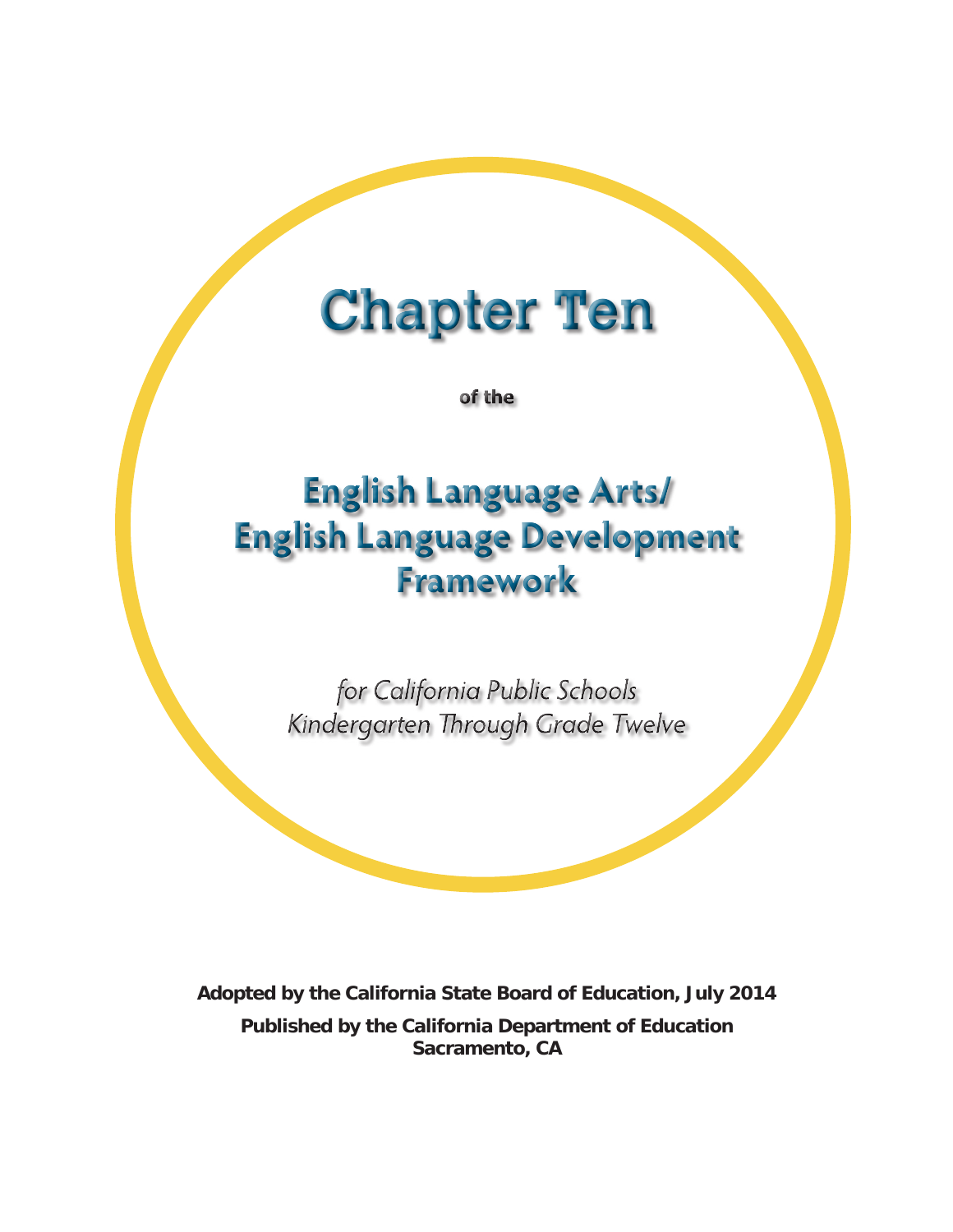# Chapter 10 **Chapter 10**

# **Learning in the 21st Century**

| Page | <b>Chapter at a Glance</b>                                                |
|------|---------------------------------------------------------------------------|
| 938  | <b>21st Century Skills Defined</b>                                        |
| 938  | Partnership for 21st Century Skills                                       |
| 939  | Deeper Learning and 21st Century Skills                                   |
| 941  | CCSSO EdSteps Initiative and Asia Society Partnership for Global Learning |
| 941  | 21st Century Skills and the Standards                                     |
| 942  | <b>Critical Thinking Skills</b>                                           |
| 947  | Communication and Collaboration Skills                                    |
| 949  | <b>Creativity and Innovation Skills</b>                                   |
| 950  | Global Awareness and Competence                                           |
| 954  | <b>Technology Skills</b>                                                  |
| 959  | Understanding Multimedia Text                                             |
| 959  | <b>Using Software</b>                                                     |
| 960  | Online Learning                                                           |
| 960  | <b>Technology and Assessment</b>                                          |
| 960  | Digital Citizenship                                                       |
| 960  | Home-School-Community Connections                                         |
| 961  | <b>Instructional Practices for Developing 21st Century Learning</b>       |
| 963  | <b>Equitable Access</b>                                                   |
| 963  | Technology                                                                |
| 964  | Accessibility for Students with Disabilities                              |
| 964  | <b>English Learners</b>                                                   |
| 964  | <b>Advanced Learners</b>                                                  |
| 965  | Professional Learning and Teacher Support                                 |
| 965  | <b>Future Directions</b>                                                  |
| 966  | <b>Works Cited</b>                                                        |

The development of 21st century skills is one of four overarching goals of ELA/literacy and<br>ELD instruction set forth in this framework: Students develop the readiness for college,<br>careers, and civic life; attain the capac he development of 21st century skills is one of four overarching goals of ELA/literacy and ELD instruction set forth in this framework: Students develop the readiness for college, careers, and civic life; attain the capacities of literate individuals; become broadly literate; ring of figure 10.1. (See the introduction and chapter 2 of this *ELA/ELD Framework*.)

This chapter defines 21st century skills, describes their role in ELA/literacy and ELD programs, and presents associated instructional practices. It concludes with discussions of equitable access, professional learning and teacher support, and future directions. Several snapshots provide examples of effective practice.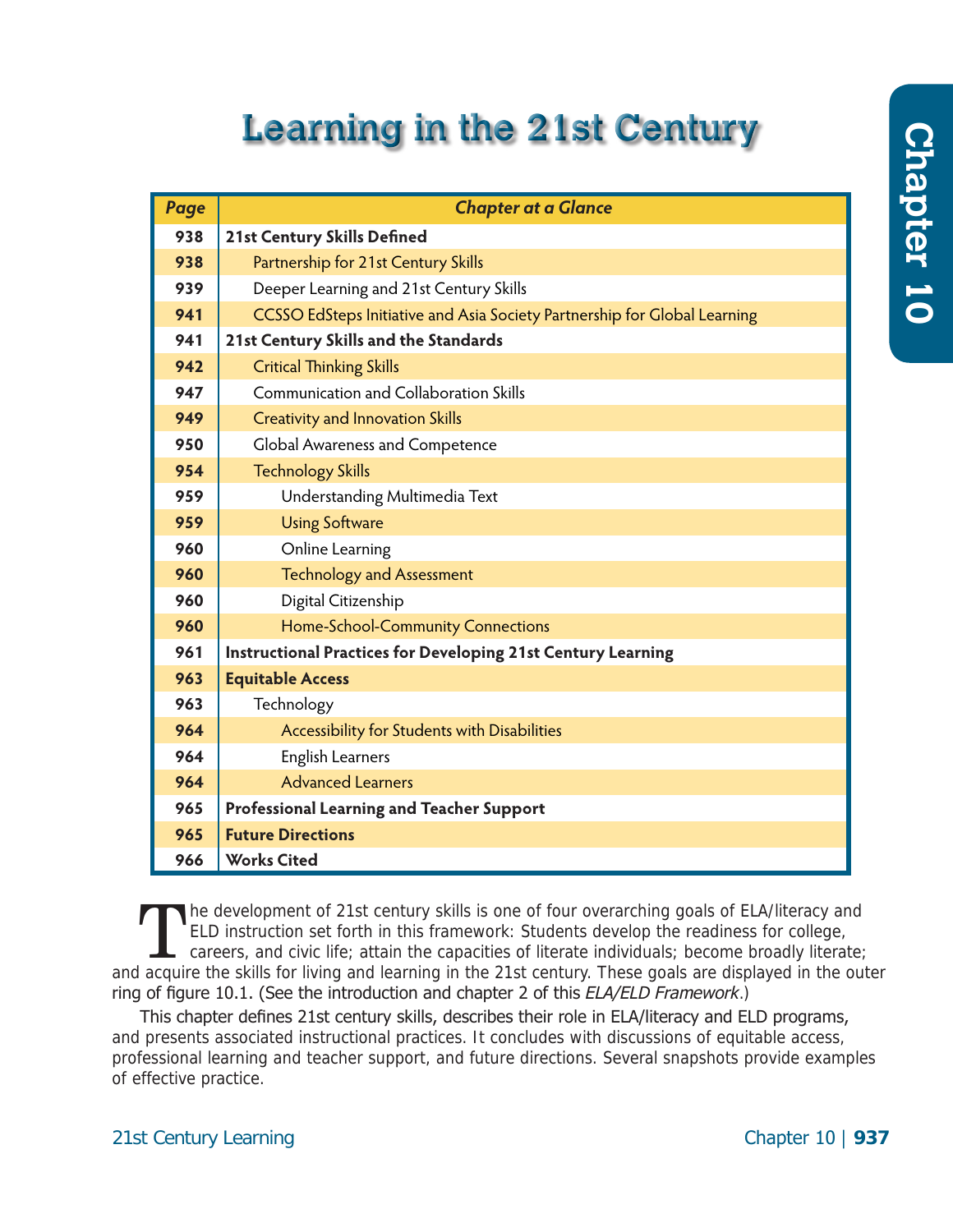

# <span id="page-2-0"></span>**21st Century Skills Defined**

All students need to acquire the cognitive and social skills and dispositions that enable them to succeed in the dynamic, fast-paced, and complex world of the 21st century. Recognizing the challenges of the decades ahead, various education, business, and government groups identified sets of skills and dispositions deemed critical for the success of individuals in their pursuit of higher education and careers as well as for responsible citizenship—so called *21st century skills*. Although several frameworks exist that identify 21st century skills, this *ELA/ELD Framework* draws on three. The first two—those developed by the Partnership for 21st Century and the National Research Council's Committee on Defining Deeper Learning and 21st Century Skills—are comprehensive. They are organized differently, but they include many of the same skills. The third—developed by the Council of Chief State School Officers (CCSSO) and Asia Society Partnership for Global Learning—focuses on one set of 21st century skills: global competencies.

# <span id="page-2-1"></span>**Partnership for 21st Century Skills**

The Partnership for 21st Century Skills (P21) (<http://www.p21.org/>) is a national organization of educational nonprofits, foundations, and businesses that advocates for 21st century readiness for all students. Formed in 2002, the organization developed a framework for 21st century learning that consists of student outcomes and systems of support, the latter addressing standards and assessments, curriculum and instruction, professional development, and learning environments. Student outcomes, presented in figure 10.2, are organized into four categories: (1) core subjects (e.g., English, mathematics, science, social studies) and 21st century themes; (2) life and career skills; (3) learning and innovation skills; and (4) information, media, and technology skills. The California Department of Education joined the Partnership in 2013 and is integrating 21st century skills into all academic core content areas, as well as career and technical education.

**938** | Chapter 10

 21st Century Learning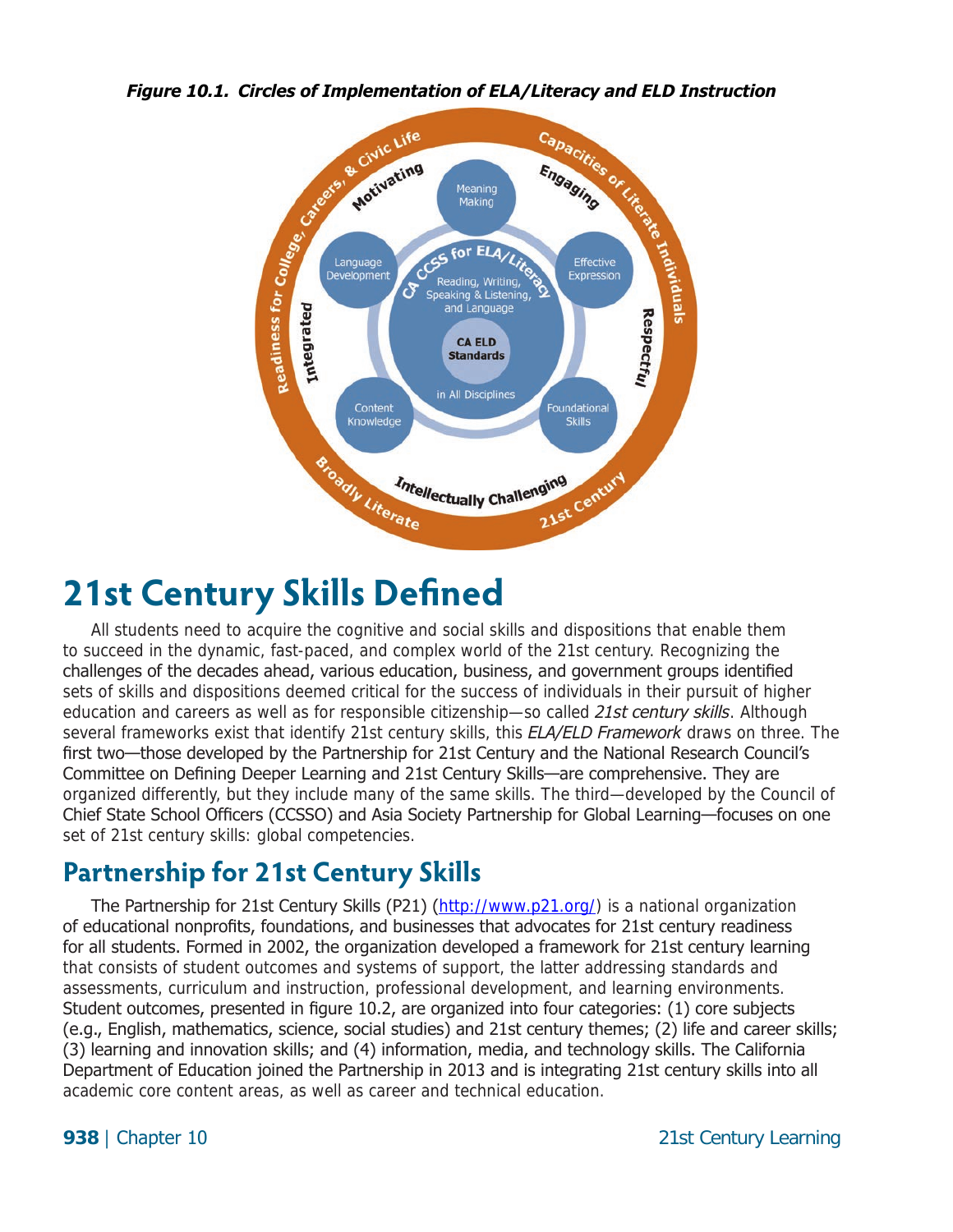| <b>Core Subjects</b><br>and 21st Century<br><b>Interdisciplinary</b><br><b>Themes</b>                                                                                                      | <b>Life and Career</b><br><b>Skills</b>                                                                                                                                                                     | <b>Learning and</b><br><b>Innovation Skills</b><br>(The "4Cs")                                                          | <b>Information, Media,</b><br>and Technology<br><b>Skills</b>                                                                  |
|--------------------------------------------------------------------------------------------------------------------------------------------------------------------------------------------|-------------------------------------------------------------------------------------------------------------------------------------------------------------------------------------------------------------|-------------------------------------------------------------------------------------------------------------------------|--------------------------------------------------------------------------------------------------------------------------------|
| Themes include:<br>• Global awareness<br>• Financial,<br>economic,<br>business, and<br>entrepreneurial<br>literacy<br>• Civic literacy<br>• Health literacy<br>• Environmental<br>literacy | • Flexibility and<br>adaptability<br>Initiative and self-<br>$\bullet$<br>direction<br>• Social and cross-<br>cultural skills<br>• Productivity and<br>accountability<br>• Leadership and<br>responsibility | • Creativity and<br>innovation<br>• Critical thinking<br>and problem<br>solving<br>• Communication<br>and collaboration | Information<br>$\bullet$<br>literacy<br>• Media literacy<br>Information,<br>٠<br>communications,<br>and technology<br>literacy |
| <b>Source</b><br>Partnership for 21st Century Skills, The. 2011a. Overview: Framework for 21st Century Learning.                                                                           |                                                                                                                                                                                                             |                                                                                                                         |                                                                                                                                |

*Figure 10.2. Student Outcomes Identified by the Partnership for 21st Century Skills* 

# <span id="page-3-0"></span>**Deeper Learning and 21st Century Skills**

The Committee on Defining Deeper Learning and 21st Century Skills, commissioned by the National Research Council, was charged with defining "the set of key skills that are referenced by the labels 'deeper learning,' '21st century skills,' 'college and career readiness,' 'student centered learning,' 'next generation learning,' 'new basic skills,' and 'higher order thinking'" (National Research Council 2012, 1). The committee organized the skills into three broad categories or domains of competence: (1) cognitive competencies, including cognitive processes and strategies, knowledge, and creativity; (2) intrapersonal competencies, including intellectual openness, work ethic/conscientiousness, and positive core self-evaluation; and (3) interpersonal competencies, including teamwork and collaboration and leadership. Figure 10.3 provides information on these clusters.

The committee report suggests that deeper learning is essential for developing 21st century skills. Deeper learning is defined as "the process through which an individual becomes capable of taking what was learned in one situation and applying it to new situations (i.e., transfer)" (National Research

*Deeper learning is defined as "the process through which an individual becomes capable of taking what was learned in one situation and applying it to new situations (i.e., transfer)."*  Council 2012, 5). The committee report also states that transferable knowledge is the product of deeper learning and includes both knowledge of content and "knowledge of how, why, and when to apply this [content] knowledge" (6). In other words, students need to learn and apply the cognitive, intrapersonal, and interpersonal competencies now and in the future. Likewise, educators need to learn how to encourage their students' development and strategic use of such skills.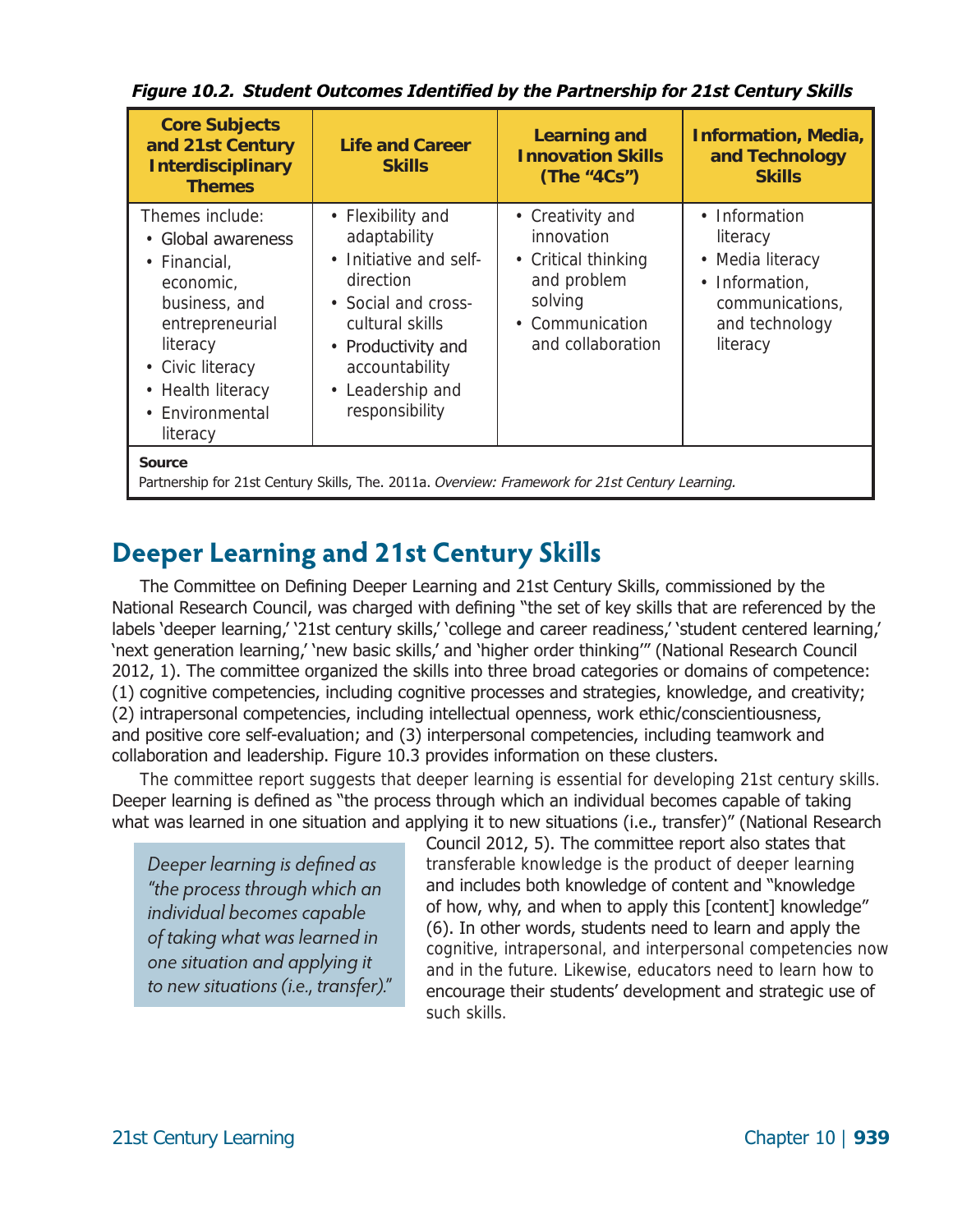*Figure 10.3. Competencies Identified by the Committee on Defining Deeper Learning and 21st Century Skills* 

| <b>Cognitive Competencies</b>                                                                                                                                                                                                                                                                                                                                                                                                                                                                                 | <b>Intrapersonal</b><br><b>Competencies</b>                                                                                                                                                                                                                                                                                                                                                                                                                                                                                                                                                                                                                                                                                                                                                                                      | <b>Interpersonal</b><br><b>Competencies</b>                                                                                                                                                                                                                                                                                                                                                 |
|---------------------------------------------------------------------------------------------------------------------------------------------------------------------------------------------------------------------------------------------------------------------------------------------------------------------------------------------------------------------------------------------------------------------------------------------------------------------------------------------------------------|----------------------------------------------------------------------------------------------------------------------------------------------------------------------------------------------------------------------------------------------------------------------------------------------------------------------------------------------------------------------------------------------------------------------------------------------------------------------------------------------------------------------------------------------------------------------------------------------------------------------------------------------------------------------------------------------------------------------------------------------------------------------------------------------------------------------------------|---------------------------------------------------------------------------------------------------------------------------------------------------------------------------------------------------------------------------------------------------------------------------------------------------------------------------------------------------------------------------------------------|
| <b>Cognitive Processes</b><br>and Strategies<br>Critical thinking, problem<br>solving, analysis,<br>reasoning, argumentation,<br>interpretation, decision<br>making, adaptive learning,<br>executive function<br><b>Knowledge</b><br>Information literacy<br>(research using evidence<br>and recognizing bias in<br>sources), information<br>and communications<br>technology literacy,<br>oral and written<br>communication, active<br>listening <sup>1</sup><br><b>Creativity</b><br>Creativity, innovation | <b>Intellectual Openness</b><br>Flexibility, adaptability,<br>artistic and cultural<br>appreciation, personal<br>and social responsibility<br>(including cultural<br>awareness and<br>competence), appreciation<br>for diversity, continuous<br>learning, intellectual<br>interest and curiosity<br><b>Work Ethic/</b><br><b>Conscientiousness</b><br>Initiative, self-<br>direction, responsibility,<br>perseverance, productivity,<br>grit, Type 1 self-regulation<br>(metacognitive skills,<br>including forethought,<br>performance, and<br>self-reflection),<br>professionalism/ethics,<br>integrity, citizenship, career<br>orientation<br><b>Positive Core Self-</b><br><b>Evaluation</b><br>Type 2 self-regulation (self-<br>monitoring, self-evaluation,<br>self-reinforcement)<br>physical and psychological<br>health | <b>Teamwork and</b><br><b>Collaboration</b><br>Communication,<br>collaboration, teamwork,<br>cooperation, coordination,<br>interpersonal skills,<br>empathy/perspective<br>taking, trust, service<br>orientation, conflict<br>resolution, negotiation<br><b>Leadership</b><br>Leadership, responsibility,<br>assertive communication,<br>self-presentation, social<br>influence with others |

**Source** 

National Research Council. 2012. *Education for Life and Work: Developing Transferable Knowledge and Skills in the 21st Century*, edited by James W. Pellegrino and Margaret L. Hilton. Committee on Defining Deeper Learning and 21st Century Skills. Washington, DC: The National Academies Press.

<sup>1</sup> As noted throughout this framework, speaking and listening should be broadly interpreted. Speaking and listening should include students who are deaf and hard of hearing using American Sign Language (ASL) as their primary language. Students who are deaf and hard of hearing who do not use ASL as their primary language but use amplification, residual hearing, listening and spoken language, cued speech and sign supported speech, access the general education curriculum with varying modes of communication.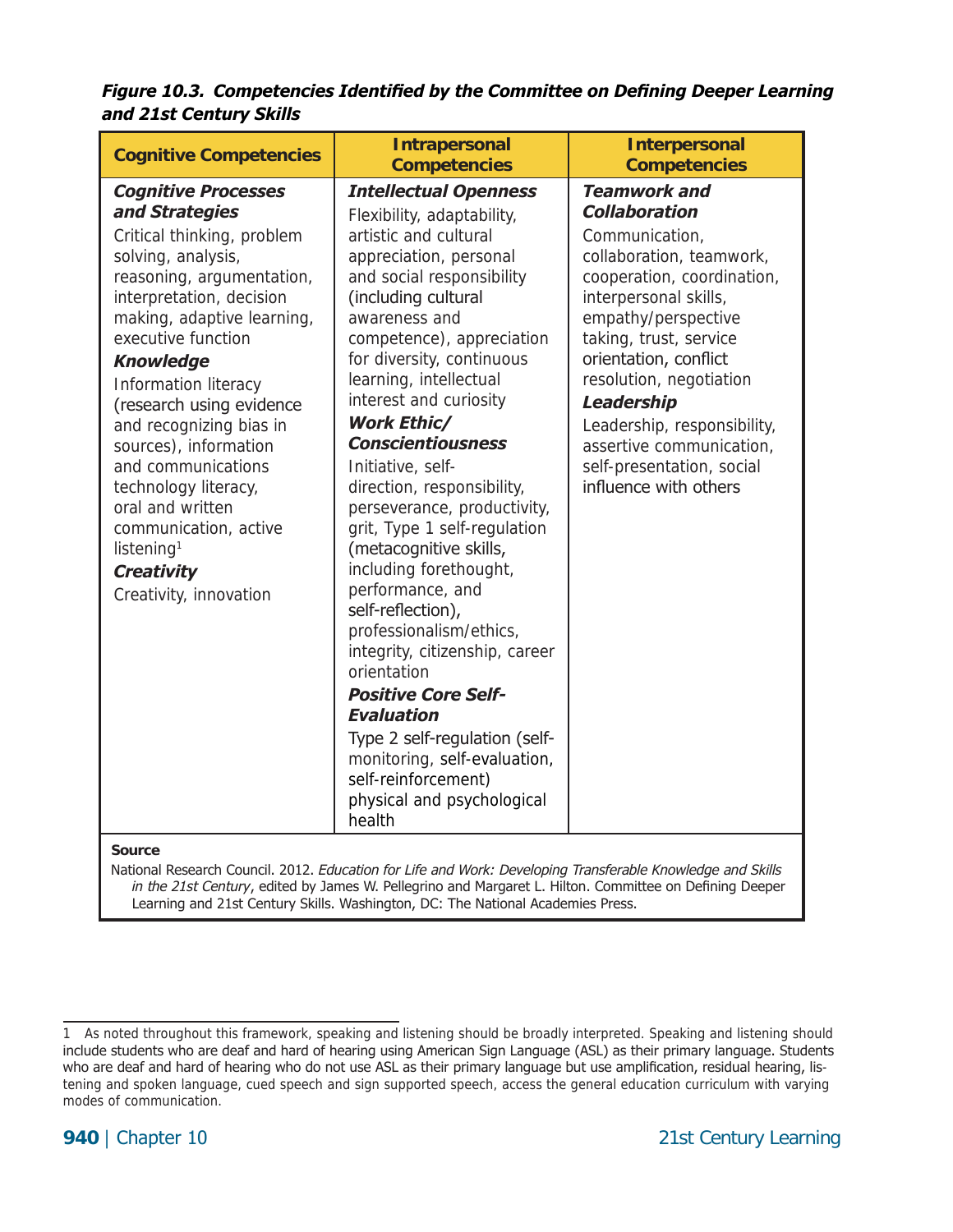# <span id="page-5-0"></span>**CCSSO EdSteps Initiative and Asia Society Partnership for Global Learning**

Both the Partnership for 21st Century Learning and the Committee on Defining Deeper Learning and 21st Century Skills include skills related to global or cultural awareness, appreciation of diversity, and collaboration with others. Similarly, recognizing that global competence is crucial for living and working in the global era of the 21st century, the Council for Chief State School Officers (CCSSO), in collaboration with the Asia Society Partnership for Global Learning, commissioned a task force to identify the capacities of a globally competent student. Global competence is defined as "the capacity and disposition to understand and act on issues of global significance" (Mansilla and Jackson 2011, xiii). The task force determined that students who are globally competent can perform the following:

- Investigate the world beyond their immediate environment, framing significant problems and conducting well-crafted and age-appropriate research
- Recognize perspectives, others' and their own, articulating and explaining such perspectives thoughtfully and respectfully
- • Communicate ideas effectively with diverse audiences, bridging geographic, linguistic, ideological, and cultural barriers
- Take action to improve conditions, viewing themselves as players in the world and participating reflectively

# <span id="page-5-1"></span>**21st Century Skills and the Standards**

Both the CA CCSS for ELA/Literacy and the CA ELD Standards are designed to support the development of broadly literate students who have the capacities of literate individuals necessary for

success in college, careers, and civic participation in today's world (CDE 2013b, 6). (See chapter 1 of this *ELA/ELD Framework*.) Development of 21st century skills is crucial for *Both the CA CCSS for* the realization of this goal, and many 21st century skills are integrated into the CCR Anchor Standards, the CA CCSS for ELA/Literacy, and the CA ELD Standards. Thus, as teachers support students' achievement of these standards, they are at the same time supporting the development of many 21st century skills, and vice versa. Figure 10.4 displays the alignment between the capacities of literate individuals and a sampling of 21st century skills identified by the Partnership for 21st Century Skills (P21), the Committee on Defining Deeper Learning and 21st Century Skills (DL), and the CCSSO EdSteps Initiative and Asia Society Partnership for Global Learning (GL). The 21st century skills included in the figure are representative, not exhaustive.

*ELA/Literacy and the CA ELD Standards are designed to support the development of broadly literate students who have the capacities of literate individuals necessary for success in college, careers, and civic participation in today's world.*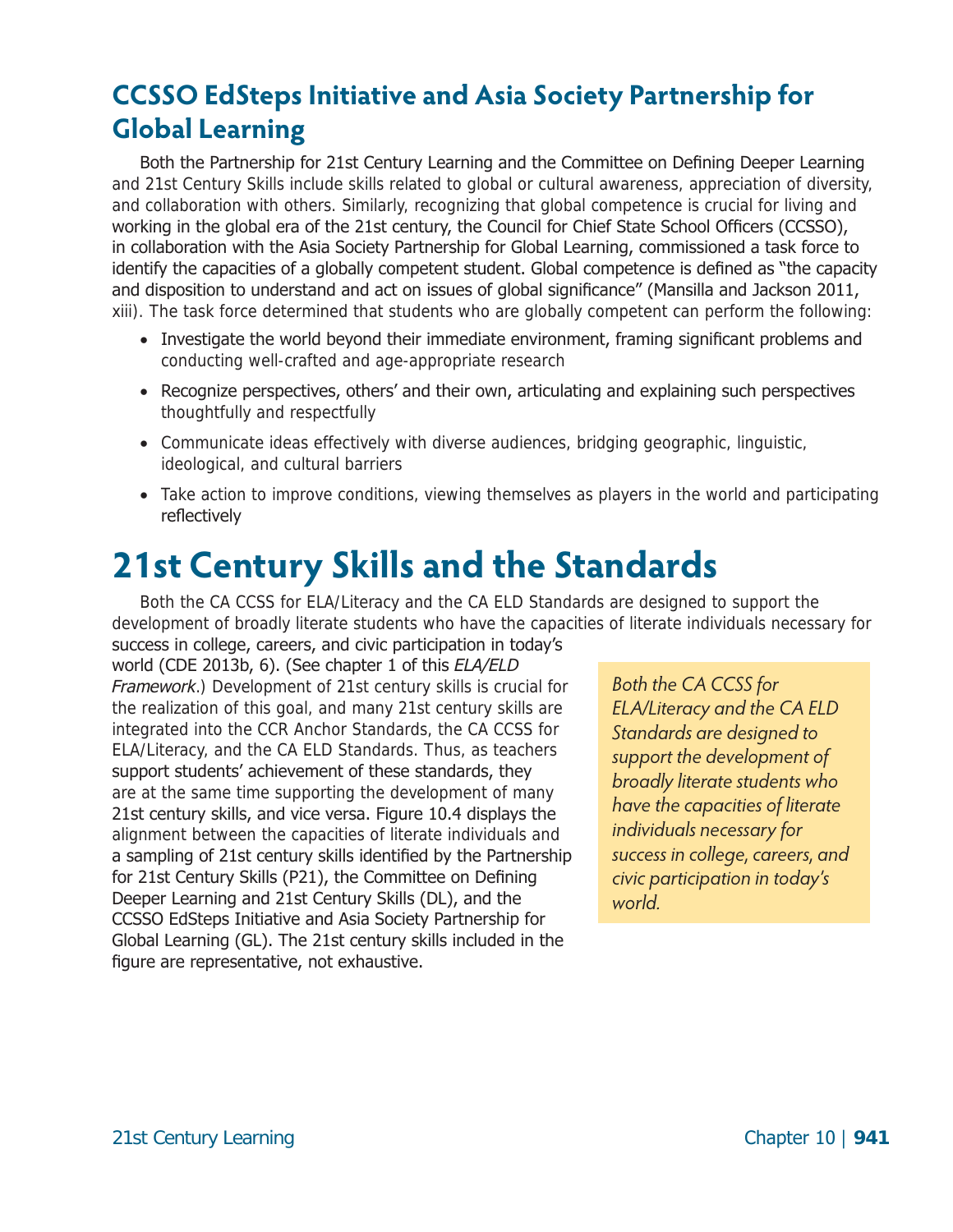*Figure 10.4. Alignment Between the Capacities of Literate Individuals and 21st Century Skills Identified by the Partnership for 21st Century Skills (P21), Committee on Defining Deeper Learning and 21st Century Skills (DL), and the CCSSO EdSteps Initiative and Asia Society Partnership for Global Learning (GL)* 

| <b>Capacities of Literate Individuals</b>                                             | <b>21st Century Skills</b>                                                                                                                                                                                 |
|---------------------------------------------------------------------------------------|------------------------------------------------------------------------------------------------------------------------------------------------------------------------------------------------------------|
| They demonstrate independence.                                                        | Self-direction (P21; DL)<br>Metacognition (DL)<br>Executive function (DL)                                                                                                                                  |
| They build strong content knowledge.                                                  | Core subjects (P21)<br>Knowledge (DL)<br>Investigate the world (GL)                                                                                                                                        |
| They respond to the varying demands<br>of audience, task, purpose, and<br>discipline. | Critical thinking and problem solving (P21)<br>Perspective taking (DL)<br>Communicate ideas (GL)                                                                                                           |
| They comprehend as well as critique.                                                  | Critical thinking (P21; DL)<br>Analysis (DL)<br>Reasoning (DL)                                                                                                                                             |
| They value evidence.                                                                  | Informational literacy (P21)<br>Reasoning (DL)<br>Argumentation (DL)                                                                                                                                       |
| They use technology and digital media<br>strategically and capably.                   | Information, media, and technology skills (P21)<br>Information and communications technology<br>literacy (DL)                                                                                              |
| They come to understand other<br>perspectives and cultures.                           | Global awareness (P21)<br>Social and cross-cultural skills (P21)<br>Cultural awareness and competence (DL)<br>Appreciation for diversity (DL)<br>Investigate the world (GL)<br>Recognize perspectives (GL) |

In the next sections of this chapter, five sets of 21st century skills and their relationship to the CA CCSS for ELA/Literacy and CA ELD Standards are highlighted. These include critical thinking, communication and collaboration, creativity and innovation (the "4Cs"), global competence, and technology skills.

## <span id="page-6-0"></span>**Critical Thinking Skills**

The need for students to think critically is emphasized by the CA CCSS for ELA/Literacy and CA ELD Standards at all levels and across all strands. Fostering critical thinking by marrying ELA/literacy and 21st century skills supports the development of students' skills in literacy and responsible citizenship.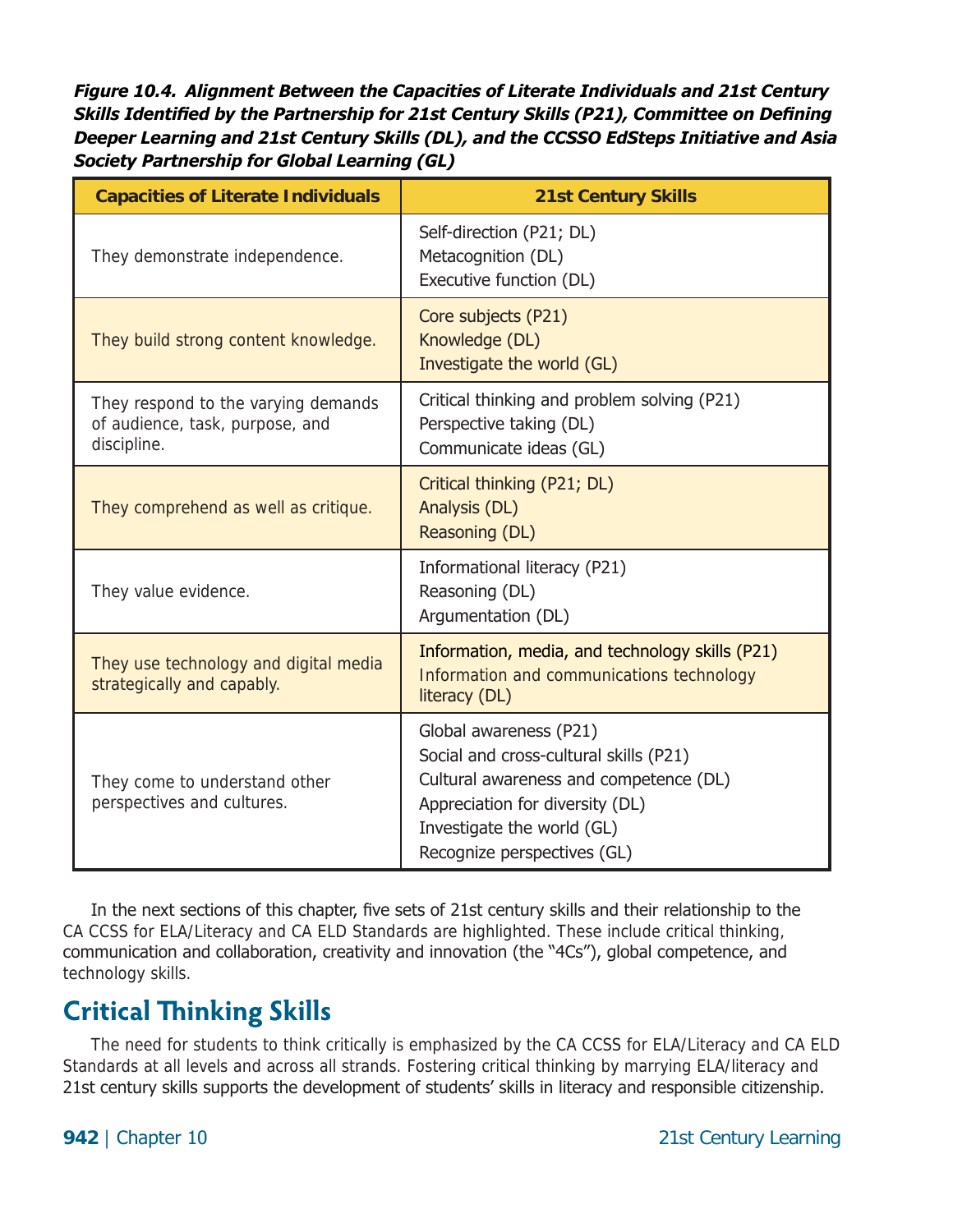Critical thinking is inherent in the capacities of literate individuals. It is stated most clearly in the following:

*Students comprehend as well as critique.* 

Students are engaged and open-minded—but discerning—readers and listeners. They work diligently to understand precisely what an author or speaker is saying, but they also question an author's or speaker's assumptions and premises and assess the veracity of claims and the soundness of reasoning. (CDE 2013b, 6) (See also the introduction to this *ELA/ELD Framework*.)

Critical thinking is also one of the learning and innovation skills (the "4Cs") identified by the Partnership for 21st Century Skills. (See figure 10.2 in this chapter.) Figure 10.5 displays the definition from the Partnership of 21st Century Skills of critical thinking, which, the Partnership argues, involves problem solving.

#### *Figure 10.5. Critical Thinking*

#### *Reason Effectively*

• Use various types of reasoning (inductive, deductive, etc.) as appropriate to the situation

#### *Use Systems Thinking*

• Analyze how parts of a whole interact with each other to produce overall outcomes in complex systems

#### *Make Judgments and Decisions*

- Effectively analyze and evaluate evidence, arguments, claims, and beliefs
- Analyze and evaluate major alternative points of view
- Synthesize and make connections between information and arguments
- Interpret information and draw conclusions based on the best analysis
- Reflect critically on learning experiences and processes

#### *Solve Problems*

- Solve different kinds of non-familiar problems in both conventional and innovative ways
- Identify and ask significant questions that clarify various points of view and lead to better solutions

#### **Source**

Partnership for 21st Century Skills, The. 2009. *P21 Framework Definitions*, 4.

Many of the CA CCSS for ELA/Literacy and CA ELD Standards demand critical thinking. Students evaluate text and consider claims. They determine points of view and explore the impact of word choices. They evaluate language use. Representative CCR Anchor Standards of the CA CCSS for ELA/Literacy and Critical Principles of the CA ELD Standards that require critical thinking are presented in figure 10.6.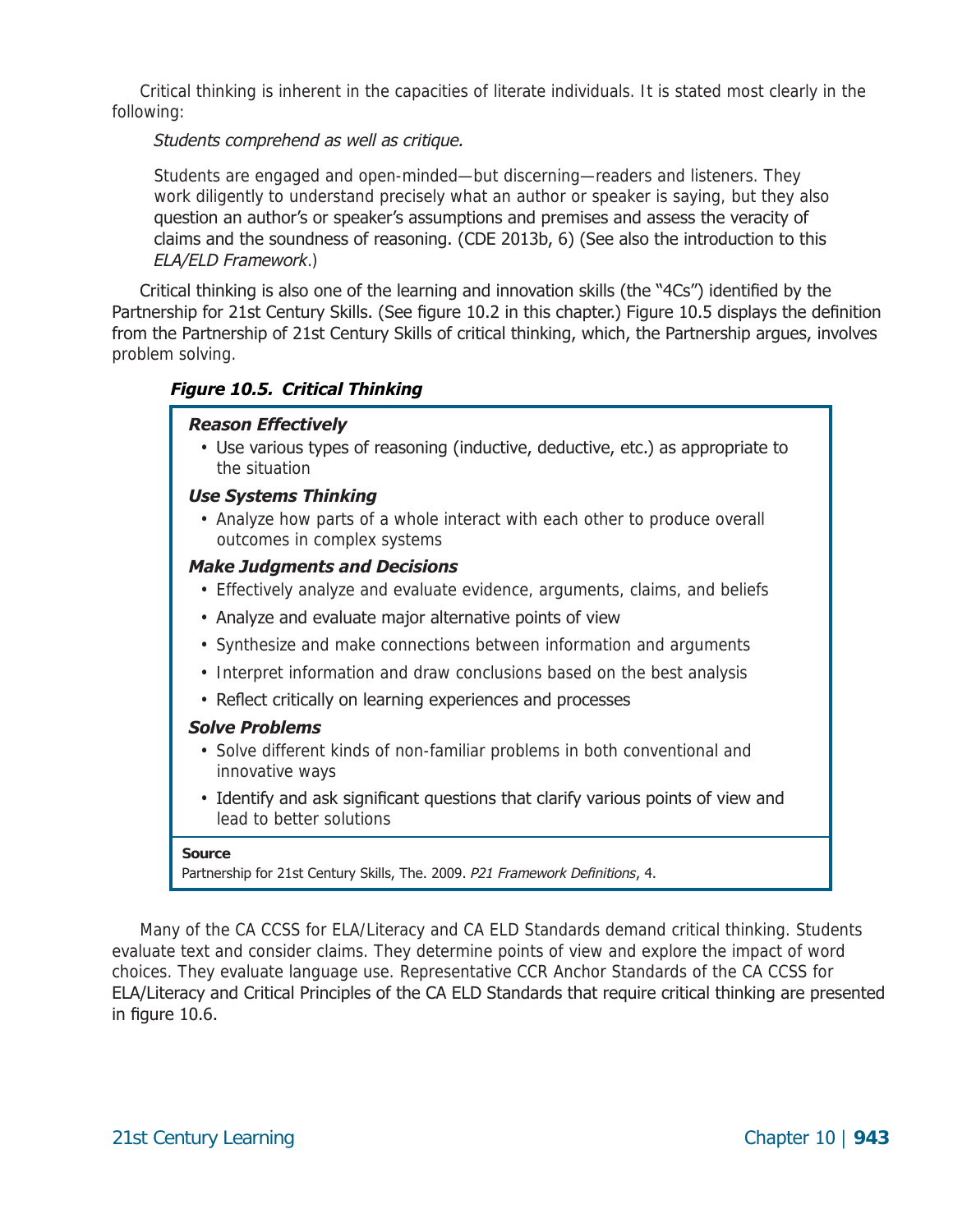#### *Figure 10.6. Selected CCR Anchor Standards of the CA CCSS for ELA/Literacy and Critical Principles of the CA ELD Standards that Demand Critical Thinking*

#### **CCR Anchor Standard: Reading**

4. Interpret words and phrases as they are used in a text, including determining technical, connotative, and figurative meanings, and analyze how specific word choices shape meaning or tone.

7. Integrate and evaluate content presented in diverse media and formats, including visually and quantitatively, as well as in words.

8. Delineate and evaluate the argument and specific claims in a text, including the validity of the reasoning as well as the relevance and sufficiency of the evidence.

9. Analyze how two or more texts address similar themes or topics in order to build knowledge or to compare the approaches the authors take.

#### **CCR Anchor Standard: Writing**

1. Write arguments to support claims in an analysis of substantive topics or texts, using valid reasoning and relevant and sufficient evidence.

8. Gather relevant information from multiple print and digital sources, assess the credibility and accuracy of each source, and integrate the information while avoiding plagiarism.

#### **CCR Anchor Standard: Speaking and Listening**

2. Integrate and evaluate information presented in diverse media and formats, including visually, quantitatively, and orally.

3. Evaluate a speaker's point of view, reasoning, and use of evidence and rhetoric.

#### **CCR Anchor Standard: Language**

3. Apply knowledge of language to understand how language functions in different contexts, to make effective choices for meaning or style, and to comprehend more fully when reading or listening.

#### **CA ELD Standards Critical Principle: Part I - Collaborative**

3. Offering and justifying opinions, negotiating with and persuading others in communicative exchanges

#### **CA ELD Standards Critical Principle: Part I - Interpretive**

6. Evaluating how well writers and speakers use language to support ideas and arguments with details or evidence depending on modality, text type, purpose, audience, topic, and content area

7. Reading closely literary and informational texts and viewing multimedia to determine how meaning is conveyed explicitly and implicitly through language

8. Analyzing how writers and speakers use vocabulary and other language resources for specific purposes (to explain, persuade, entertain, etc.) depending on modality, text type, purpose, audience, topic, and content area

#### **CA ELD Standards Critical Principle: Part I - Productive**

10. Writing literary and informational texts to present, describe, and explain ideas and information, using appropriate technology

11. Justifying own arguments and evaluating others' arguments in writing

#### **CA ELD Standards Critical Principle: Part II - Structuring Cohesive Texts**

1. Understanding text structure and organization based on purpose, text type, and discipline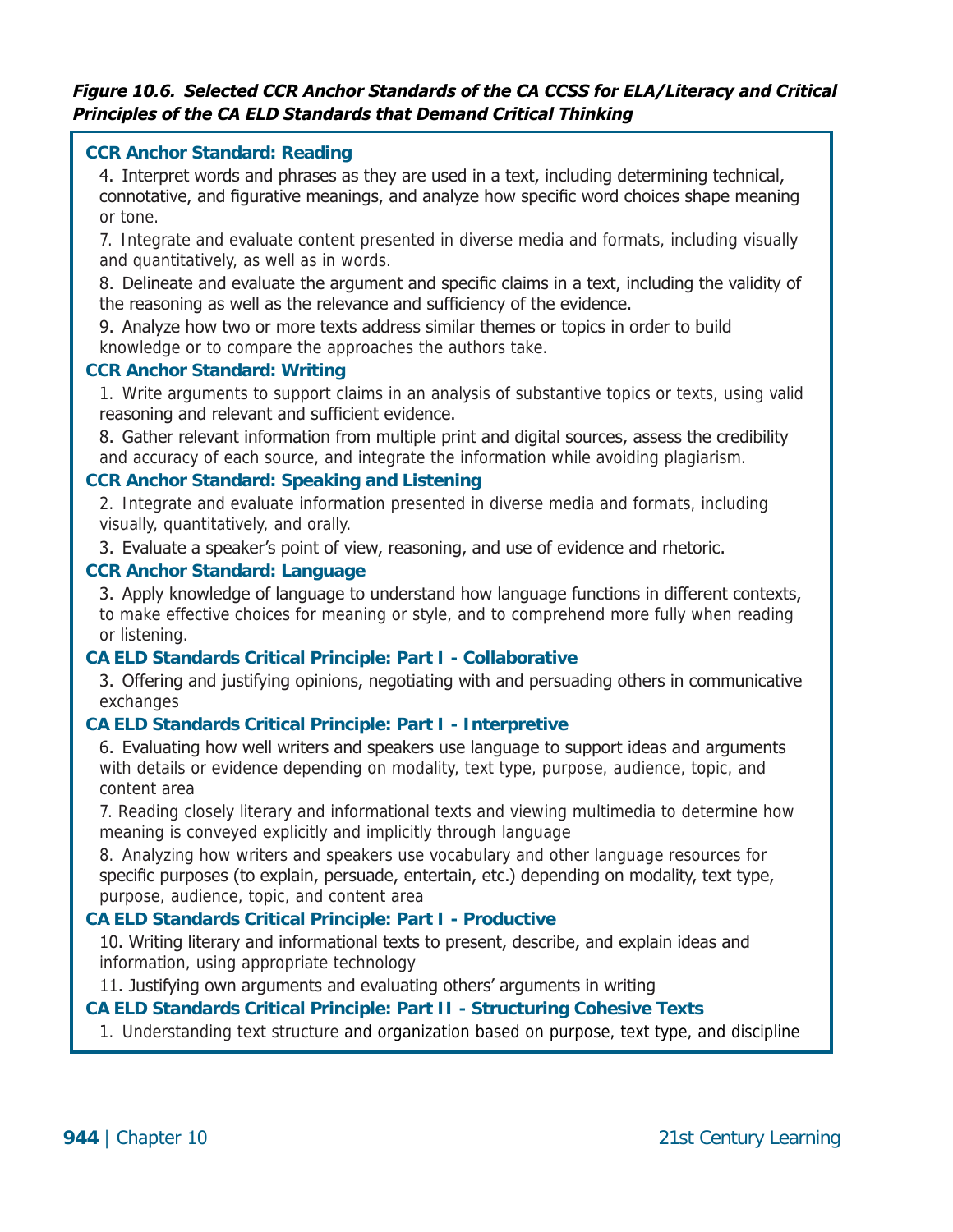*As students engage with texts, they learn to consider the following: Who is privileged? Who is marginalized? Who and what is missing? Who is the author? What is the author's objective? What are the author's perspectives and biases? Does the author adequately support claims?* 

marginalized? Who and what is missing? Who is the author? perspectives and biases? Does the author adequately support claims? These questions should be asked of every type of text Instruction in critical thinking occurs in all grade levels and with all students. As students engage with texts, they learn to consider the following: Who is privileged? Who is What is the author's objective? What are the author's in every discipline.

*c*  The *Model School Library Standards for California Publi Schools, Kindergarten Through Grade Twelve* ([http://www.](http://www.cde.ca.gov/be/st/ss/documents/librarystandards.pdf) [cde.ca.gov/be/st/ss/documents/librarystandards.pdf](http://www.cde.ca.gov/be/st/ss/documents/librarystandards.pdf)) (CDE 2010) also provides grade-level standards that address evaluation of information in text and other sources. For example, students:

- Understand that the Internet contains accurate and inaccurate information. (Grade Two, Standard 2.1c)
- Identify the factors that make a source comprehensive, current, credible, authoritative, and accurate. (Grade Four, Standard 2.2a)
- Assess the author's evidence to support claims and assertions, noting instances of bias and stereotypes in a variety of visual and audio materials. (Gra des Seven and Eight, Standard 2.1a)
- Evaluate online search results, demonstrating an understanding of how search engines determine rank or relevancy. (Grades Nine through Twelve, Standard 2.1a)

In addition, critical thinking is addressed in all academic core content areas and *California Career and Technical Education Model Curriculum Standards* ([http://www.cde.](http://www.cde.ca.gov/ci/ct/sf/documents/ctestdfrontpages.pdf)  [ca.gov/ci/ct/sf/documents/ctestdfrontpages.pdf](http://www.cde.ca.gov/ci/ct/sf/documents/ctestdfrontpages.pdf)) (CDE 2013a). It is important to note that critical thinking is not contextfree; it is embodied in particular ways in different disciplines (National Research Council 2012).

*The* Model School Library Standards for California Public Schools, Kindergarten Through Grade Twelve *also provides grade-level standards that address evaluation of information in text and other sources.*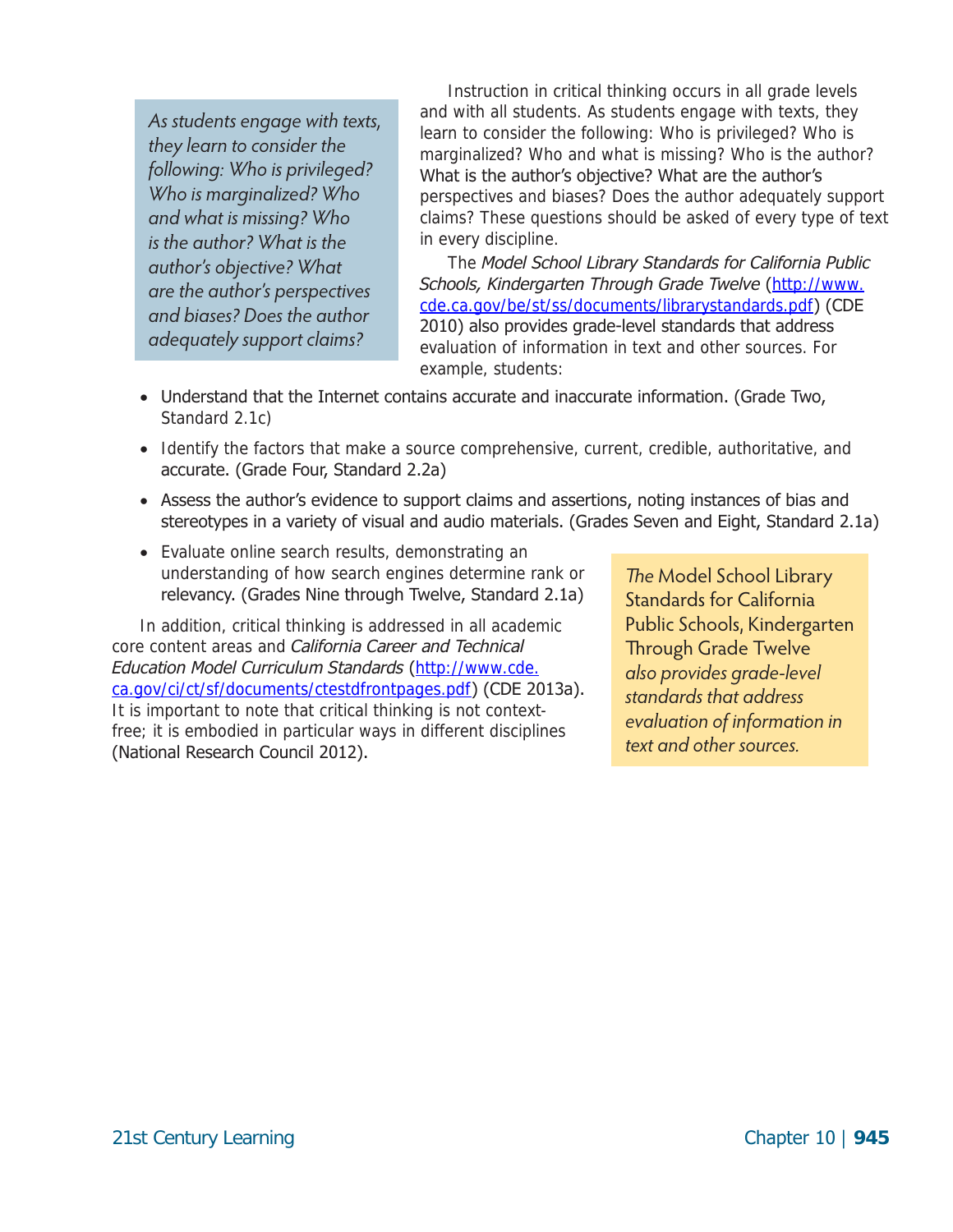#### **Snapshot 10.1. Online Cold War Museum Exhibit in Grade Eleven**

As part of their study of U.S. foreign policy since World War II, students in an eleventhgrade history class select a topic for independent research. One student, Birtu, selects the Cold War and gathers and reviews relevant information from multiple authoritative print and digital sources, including those from outside the U.S., to ensure a variety of perspectives. Based on past instructional input and experiences, she critically analyzes the materials for bias and then makes decisions about which sources to use and identifies key information. Birtu then develops an online museum exhibit designed to answer the question, "What weapons were most successful in waging the Cold War?" Her exhibit includes a variety of virtual artifacts, including declassified Department of State documents, Presidential Executive Orders, and archival images and video clips from the National Archives. Birtu writes brief texts about each of the artifacts, which can be accessed by clicking on an icon she posts in the museum. Each item is briefly described, cited in detail, and linked to its original source. In addition, Birtu posts a brief report in which she presents an argument for her choices of sources, indicating why some were included and others were excluded. Her online museum is posted on the class Web site for classmates to view.

**CA CCSS for ELA/Literacy**: SL.11–12.5; RH.11–12.2; RH.11–12.7; WHST.11–12.7

#### **Related Model School Library Standards:**

9-12, 2.2e Use systematic strategies and technology tools to organize and record information (e.g., anecdotal scripting, footnotes, annotated bibliographies).

9-12, 3.3d Produce media efficiently and appropriately to communicate a message to an audience.

#### **Related CA History–Social Science Content Standards**:

11.9 Students analyze U.S. foreign policy since World War II.

11.9.2 Understand the role of military alliances, including NATO and SEATO, in deterring communist aggression and maintaining security during the Cold War.

11.9.3 Trace the origins and geopolitical consequences (foreign and domestic) of the Cold War and containment policy, including the following:

- The era of McCarthyism, instances of domestic Communism (e.g., Alger Hiss) and blacklisting
- The Truman Doctrine
- The Berlin Blockade
- The Korean War
- The Bay of Pigs invasion and the Cuban Missile Crisis
- Atomic testing in the American West, the "mutual assured destruction" doctrine, and disarmament policies
- The Vietnam War
- Latin American policy

11.9.5 Analyze the role of the Reagan administration and other factors in the victory of the West in the Cold War. **21st Century Skills**: communication and collaboration, creativity, problem solving, media and technology skills, information literacy, self-direction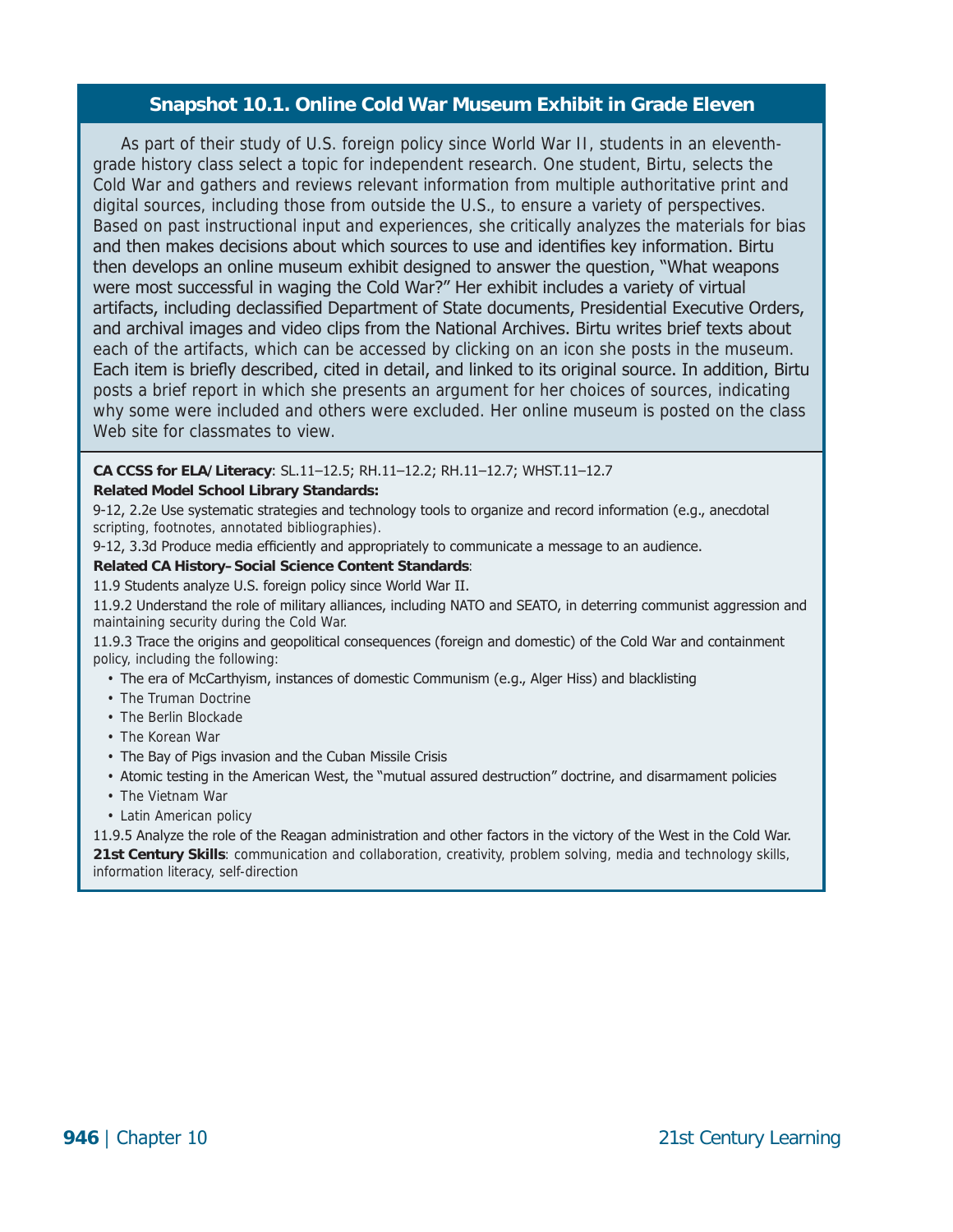## <span id="page-11-0"></span>**Communication and Collaboration Skills**

Communication and collaboration skills are among the "4Cs" identified by the Partnership for 21st Century Skills. These skills are significant components of the CA CCSS for ELA/Literacy and the CA ELD Standards as well as every content area.

Attention to effective communication occurs in each of the strands of the CA CCSS for ELA/Literacy and througout the collaborative, interpretive, and productive modes of the CA ELD Standards. Students write for a variety of audiences and for a variety of purposes using a variety of

*Attention to effective communication occurs in each of the strands of the CA CCSS for ELA/Literacy and throughout the collaborative, interpretive, and productive modes of the CA ELD Standards.* 

media; they learn to communicate effectively with peers, adults, and external, sometimes unfamiliar, audiences. In discussions and presentations, students attend to one another's ideas and convey their own clearly; they question and clarify to ensure understanding; they consider and evaluate point of view and follow and develop lines of argument; they interpret and strategically use diverse media to enhance communication; and they adapt their communicative efforts to a variety of contexts and tasks. Language standards focus on building students' skill with language conventions—grammar, usage, and mechanics as well as acquisition and accurate use of vocabulary and phrases, including nuances in word meanings and figurative

language, so that students express themselves effectively. Reading standards include analysis of authors' use of craft and structure to communicate with readers. In short, communication is a cornerstone of ELA/literacy and ELD instruction.

Collaboration, too, is a prominent theme in the CA CCSS for ELA/Literacy and the CA ELD Standards. Reading is sometimes a solitary act, especially as students engage in independent reading, but it is often a social act as students work together to engage in meaning making with text, produce and publish their own texts, and conduct research and share knowledge through a variety of media. The importance of collaboration is highlighted in CCR Anchor Standard 1 for Speaking and Listening: "Students prepare for and participate effectively in a range of conversations and collaborations with diverse partners, building on others' ideas and expressing their own clearly and persuasively." Collaboration is also emphasized throughout all four strands in the collaborative mode of the CA ELD Standards, with students collaborating in both oral and written language for multiple purposes using various forms of technology. Teachers at all grade levels and i n all disciplines should plan for collaboration and ensure that students engage with diverse partner s for diverse purposes.

Communication and collaboration extend well beyond the classroom and face-to-face interactions. With technological advances in recent years, there is no need for individuals to be in close physical proximity to engage in joint work. Work can be accomplished in electronically connected groups (including online global learning networks investigating shared real-life concerns) in ways that were never before possible.

Distance and group dynamics are important to consider when students engage in electronic workgroups. Since there are few interpersonal clues to assist members of a workgroup, members rely more on the content and perspective of the message to communicate effectively. This is true of both receptive and expressive

*Teachers at all grade levels and in all disciplines should plan for collaboration and ensure that students engage with diverse partners for diverse purposes.* 

communication. For example, in face-to-face collaborations, nonverbal cues, such as facial expressions and gestures, can contribute to understanding and also reveal confusion, frustration, satisfaction,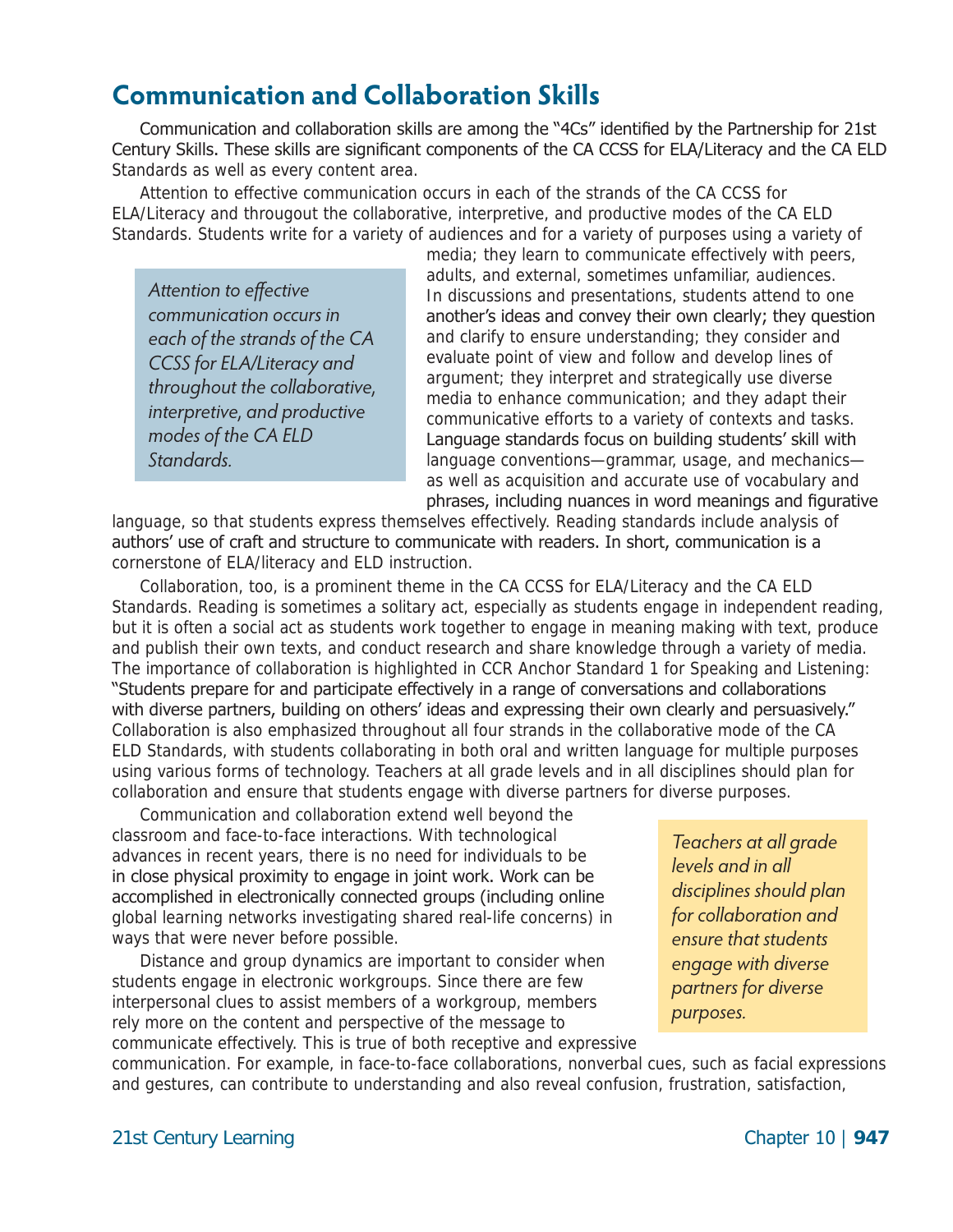agreement, or other reactions of group members to one another's ideas. Students, then, know to clarify their ideas by restating, demonstrating, or providing a quick sketch, or they know the group has reached consensus and is ready to move on to the next step. To enhance communication, electronic workgroups need to establish protocols for posing questions, acceptable terminology, and forming responses. Furthermore, they need to develop and follow agreed-upon guidelines for building on one another's contributions, such as when creating a group document or presentation.

Social networking is a special case of collaboration, but it often occurs without the specific purpose of more conventional collaborations or workgroups. In light of the popular use of social media by their students and its potential to offer borderless communication and collaboration, teachers should include instruction in appropriate purposes, behavior, and alternatives based on district guidelines and use policies. (Anderson [2012] provides a process for creating guidelines.)

#### **Snapshot 10.2. Integrating Technology into an Extended Science Writing Project in Grade Two**

After reading and discussing several informational books about reptiles, second graders work in pairs to write their own informational text about a reptile of their choice. With the teacher and teacher librarian's assistance, they gather books from the library, view relevant video clips, and explore selected Web sites on the Internet using search terms discussed with the adult. They write a list of key ideas in several categories, such as appearance, habitat, and eating habits. They also record special vocabulary. Students researching the common snapping turtle, for example, record the terms *rigid carapace*, *freshwater,* and *omnivore* because they want to be sure to use these terms in their text. Each pair creates a draft modeled after the texts the teacher read aloud, discussed with the class, and placed on display for easy access. Teachers conference with each pair to review students' drafts and provide feedback and guidance. Teachers encourage students to reflect on their work and consider how they will use the feedback they receive. When ready, each student pair develops a final version, having made page layout decisions, and includes informational text features appropriate to their piece of writing, such as a table of contents, bolded words, captions, and headings.

As a finishing touch on their projects, students add Quick Response (QR) Codes to each page of their books, a technology with which they previously had gained experience. Each code allows viewers of the book to use a class QR reader (such as an app installed on a tablet or smartphone) to listen to translations that bilingual students record. This provides opportunities for ELs to interact with the book in their primary language in addition to English. Moreover, the books may be shared with family members in their primary language.

**CA CCSS for ELA/Literacy**: W.2.2, 6, 7; RI.2.5; SL.2.5, 6; L.2.1–3

**CA ELD Standards**: ELD.PI.2.1, 2, 4, 10, 12; ELD.PII.2.1-7

**Related Model School Library Standards:** 

2-1.3g Identify the parts of a book (print and digital): table of contents, glossary, index, and dedication.

2-1.4c Connect prior knowledge to the information and events in text and digital formats.

**Related Next Generation Science Standard**:

2-LS4-1 Make observations of plants and animals to compare the diversity of life in different habitats. [Clarification Statement: Emphasis is on the diversity of living things in each of a variety of different habitats.] **21st Century Skills**: communication and collaboration, creativity, problem solving, media and technology skills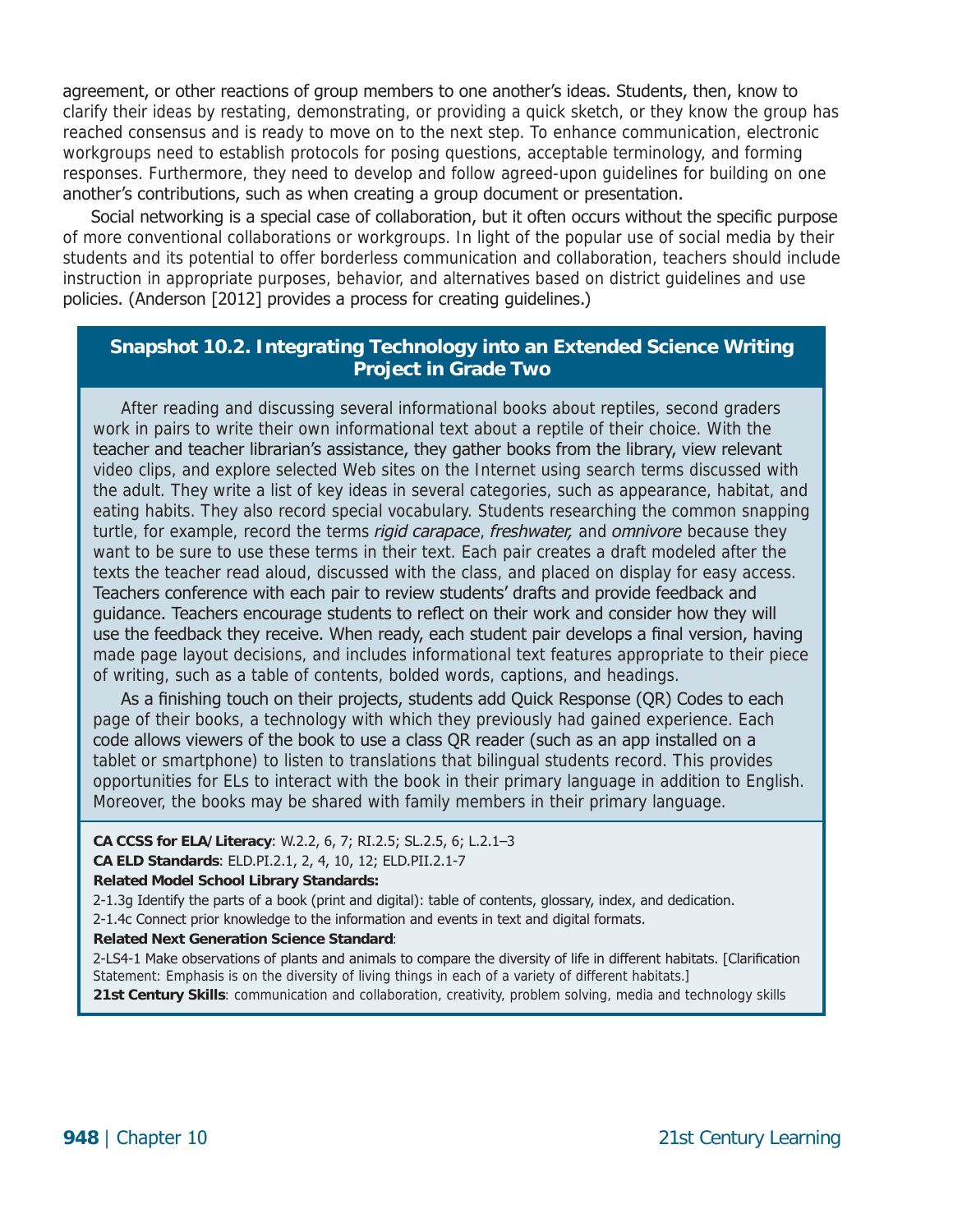# <span id="page-13-0"></span>**Creativity and Innovation Skills**

Creativity and innovation are essential skills for success in the 21st century. California State Superintendent's *A Blueprint for Great Schools* highlights the important role of innovation: "The end goal is to foster each student's ability to create innovative solutions to complex problems and to bring higher levels of economic prosperity and social cohesion." (CDE 2011a, 11) In fact, a survey for Association of American Colleges and Universities revealed that employers give hiring preference to college graduates with skills that enable them to contribute to innovation in the workplace (Hart Research Associates 2013, 1).

California's recognition of the value of creativity and innovation is reiterated in the Standards for Career Ready Practice, described in the *California Career Technical Education Model Curriculum Standards* (CDE 2013a, 17-18). Standard 10 states that students in all career exploration and preparation programs in grades seven through twelve should demonstrate creativity and innovation:

Career-ready individuals recommend ideas that solve problems in new and different ways and contribute to the improvement of the organization. They consider unconventional ideas and suggestions by others as solutions to issues, tasks, or problems. They discern which ideas and suggestions may have the greatest value. They seek new methods, practices, and ideas from a variety of sources and apply those ideas to their own workplace practices.

Elements of creativity and innovation described by the Partnership for 21st Century Skills are displayed in Figure 10.7.

#### *Figure 10.7. Creativity and Innovation*

#### *Think Creatively*

- Use a wide range of idea creation techniques (such as brainstorming)
- Create new and worthwhile ideas (both incremental and radical concepts)
- Elaborate, refine, analyze, and evaluate their own ideas in order to improve and maximize creative efforts

#### *Work Creatively with Others*

- Develop, implement, and communicate new ideas to others effectively
- Be open and responsive to new and diverse perspectives; incorporate group input and feedback into the work
- Demonstrate originality and inventiveness in work and understand the real world limits to adopting new ideas
- View failure as an opportunity to learn; understand that creativity and innovation is a long-term, cyclical process of small successes and frequent mistakes

#### *Implement Innovations*

• Act on creative ideas to make a tangible and useful contribution to the field in which the innovation will occur

#### **Source**

Partnership for 21st Century Skills, The. 2009. *P21 Framework Definitions*, 4.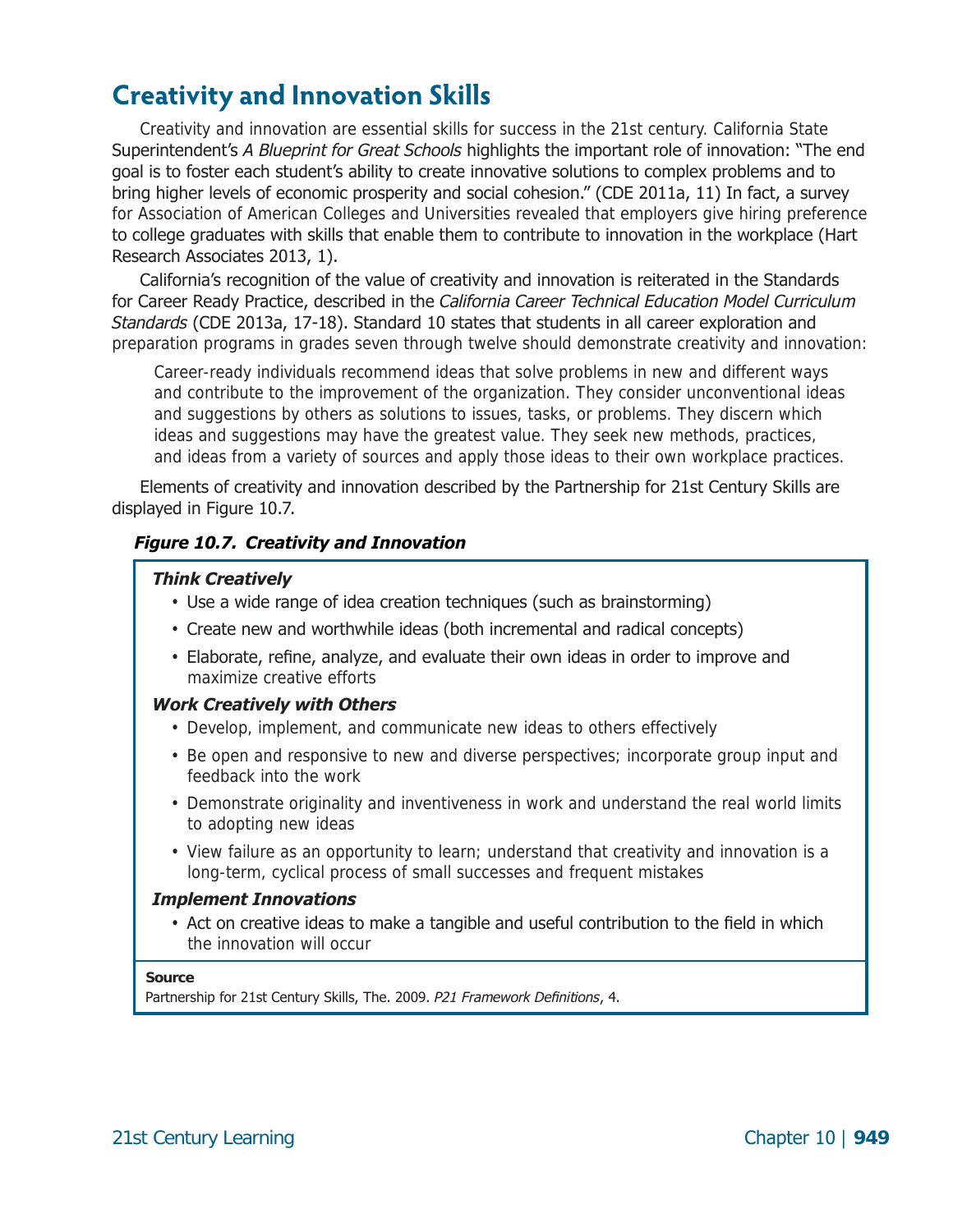It is imperative that all of California's students be provided educational programs and environments in which creativity is valued, encouraged, and taught in every d iscipline. Furthermore, time and

guidance should be provided so that students can put their creative ideas into practice as they engage in innovation. Creativity and innovation can be nurtured by learning environments that "foster questioning, patience, openness to fresh ideas, high levels of trust, and learning from mistakes and failures" (Trilling and Fadel 2009, 57–58).

Although creativity and innovation are not explicitly addressed in the CA CCSS for ELA/Literacy or the CA ELD Standards, development of these skills is implied, particularly in writing and presenting standards (Partnership for 21st Century Skills 2011b, 12). Creativity and innovation should

*Creativity and innovation can be nurtured by learning environments that "foster questioning, patience, openness to fresh ideas, high levels of trust, and learning from mistakes and failures."* 

be fostered as students engage with texts and ideas. Students should have many opportunities to creatively respond to texts, produce texts, develop and deliver presentations, and engage in research to explore their own questions. Imagination, flexibility, divergent thinking, receptiveness to the ideas of others, and willingness to explore and take risks should be emphasized in the ELA/literacy curricula and in every content area.

### <span id="page-14-0"></span>**Global Awareness and Competence**

<sup>r</sup> *California's wealth of diverse linguistic and cultural resources reflected in its people are extraordinarily valuable assets for the state. All of California's students should be provided instruction and opportunities to appreciate, understand, and work with individuals from different backgrounds.* 

California's wealth of diverse linguistic and cultural esources reflected in its people are extraordinarily valuable assets for the state. All of California's students should be provided instruction and opportunities to appreciate, understand, and work with individuals from different backgrounds. Furthermore, they should learn about global ssues—those that impact more than their neighborhoods i and the nation—and develop an understanding of different perspectives and the interrelationships among all humans. he global competences identified by the CCSSO EdSteps T nitiative and Asia Society Partnership for Global Learning**,** I discussed at the beginning of this chapter, are aligned with CR Anchor Standards and CA ELD Standards in figure 10.8. C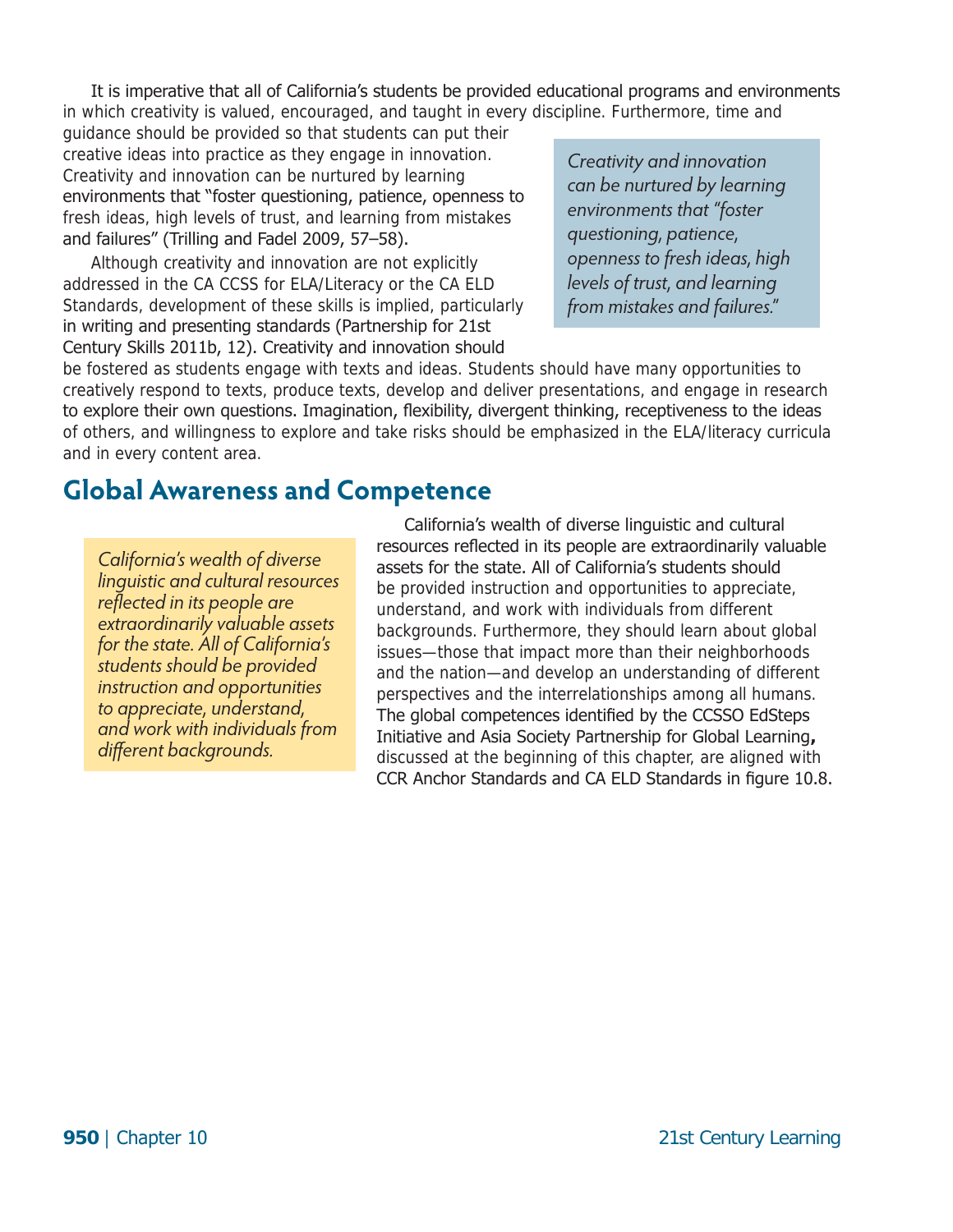*Figure 10.8. Global Competences Aligned with CCR Anchor Standards of the CA CCSS for ELA/Literacy*

| <b>Global Competence*</b>                                                                                                                                                                                                                                                                                                                                                                                                                                                             | <b>CCR Anchor Standard or CA ELD Standards Critical Principles</b>                                                                                                                                                                                                                                                                                                                                                                                                                                                                                                                                                                                                                                                                                                                                                                                                                                                                                                                                                                                                                                                                                                                                                                                                                                                                                                                                                                                                                                                                                                                                                                                                                                                                                                                                                   |
|---------------------------------------------------------------------------------------------------------------------------------------------------------------------------------------------------------------------------------------------------------------------------------------------------------------------------------------------------------------------------------------------------------------------------------------------------------------------------------------|----------------------------------------------------------------------------------------------------------------------------------------------------------------------------------------------------------------------------------------------------------------------------------------------------------------------------------------------------------------------------------------------------------------------------------------------------------------------------------------------------------------------------------------------------------------------------------------------------------------------------------------------------------------------------------------------------------------------------------------------------------------------------------------------------------------------------------------------------------------------------------------------------------------------------------------------------------------------------------------------------------------------------------------------------------------------------------------------------------------------------------------------------------------------------------------------------------------------------------------------------------------------------------------------------------------------------------------------------------------------------------------------------------------------------------------------------------------------------------------------------------------------------------------------------------------------------------------------------------------------------------------------------------------------------------------------------------------------------------------------------------------------------------------------------------------------|
| <b>Investigate the world</b><br>beyond their immediate<br>environment<br>• Identify an issue,<br>generate a question,<br>and explain the<br>significance of locally,<br>regionally, and globally<br>focused researchable<br>questions                                                                                                                                                                                                                                                 | Reading Anchor Standard 1: Read closely to determine what<br>the text says explicitly and to make logical inferences from it;<br>cite specific textual evidence when writing or speaking to support<br>conclusions drawn from the text.<br>Reading Anchor Standard 2: Determine central ideas or<br>themes of a text and analyze their development; summarize the<br>key supporting details and ideas.<br>Reading Anchor Standard 3: Analyze how and why<br>individuals, events, and ideas develop and interact over the<br>course of a text.                                                                                                                                                                                                                                                                                                                                                                                                                                                                                                                                                                                                                                                                                                                                                                                                                                                                                                                                                                                                                                                                                                                                                                                                                                                                        |
| • Use a variety of<br>languages and domestic<br>and international<br>sources to identify and<br>weigh relevant evidence<br>in addressing a globally<br>significant researchable<br>question<br>• Analyze, integrate, and<br>synthesize evidence<br>to construct coherent<br>responses to globally<br>significant researchable<br>questions<br>• Develop an argument<br>based on compelling<br>evidence that considers<br>multiple perspectives<br>and draws defensible<br>conclusions | Reading Anchor Standard 6: Assess how point of view or<br>purpose shapes the content and style of a text.<br>Reading Anchor Standard 8: Delineate and evaluate the<br>argument and specific claims in a text, including the validity of<br>the reasoning as well as the relevance and sufficiency of the<br>evidence.<br>Reading Anchor Standard 10: Read and comprehend<br>complex literary and informational texts independently and<br>proficiently.<br><b>Writing Anchor Standard 1:</b> Write arguments to support<br>claims in an analysis of substantive topics or texts, using valid<br>reasoning and relevant and sufficient evidence.<br><b>Writing Anchor Standard 4: Produce clear and coherent</b><br>writing in which the development, organization, and style are<br>appropriate to task, purpose, and audience.<br>Writing Anchor Standard 7: Conduct short as well as more<br>sustained research projects based on focused questions,<br>demonstrating understanding of the subject under investigation.<br>Writing Anchor Standard 9: Draw evidence from literary or<br>informational texts to support analysis, reflection, and research.<br>Speaking and Listening Anchor Standard 2: Integrate and<br>evaluate information presented in diverse media and formats,<br>including visually, quantitatively, and orally.<br>Speaking and Listening Anchor Standard 3: Evaluate a<br>speaker's point of view, reasoning, and use of evidence and<br>rhetoric.<br><b>Speaking and Listening Anchor Standard 5: Make strategic</b><br>use of digital media and visual displays of data to express<br>information and enhance understanding of presentations.<br>ELD Standards Critical Principle: Part I - Productive, 11:<br>Justifying own arguments and evaluating others' arguments in<br>writing |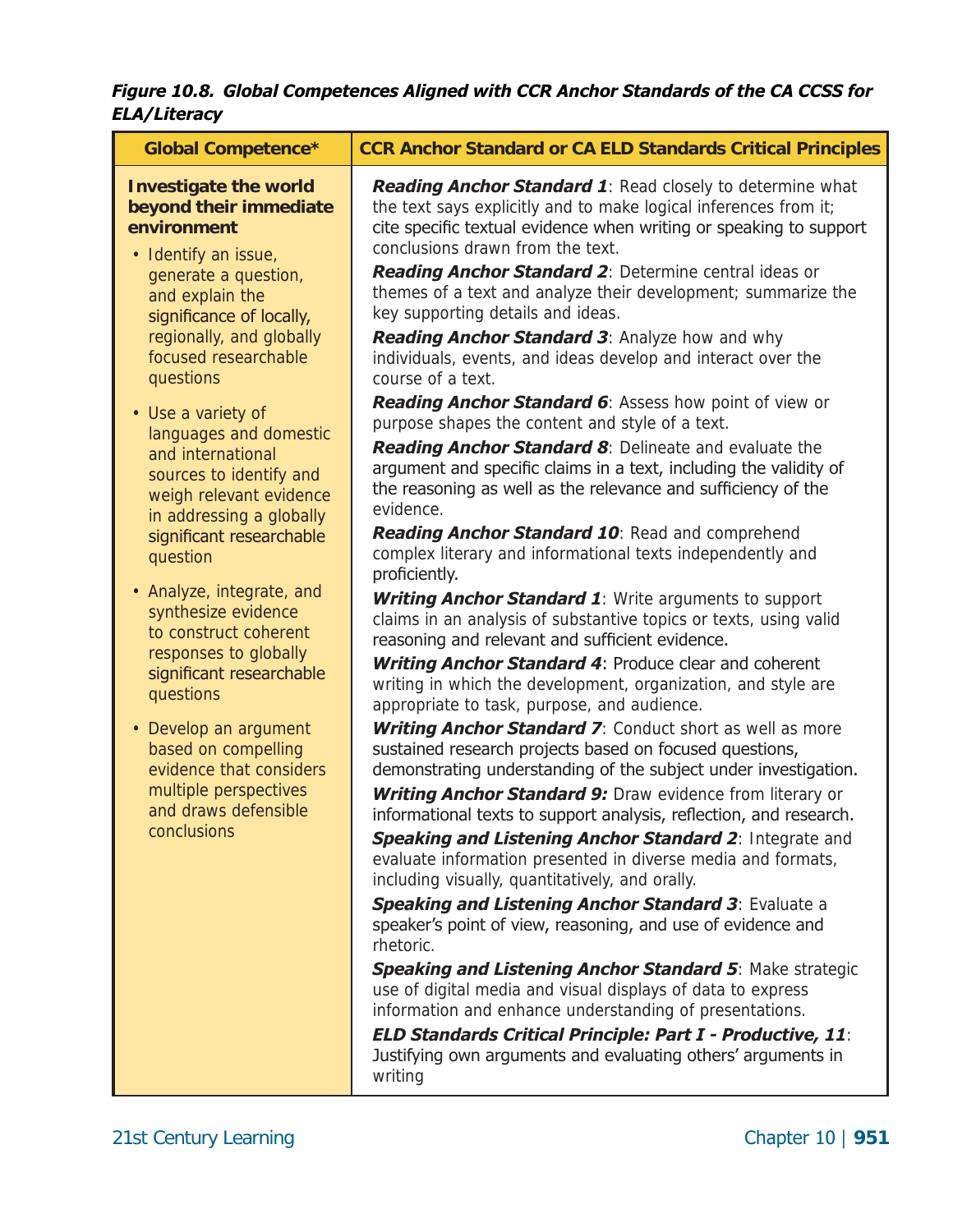| <b>Global Competence*</b>                                                                                                                                                                                                                                                                                                                                                                                                                                                                                                         | <b>CCR Anchor Standard or CA ELD Standards Critical Principles</b>                                                                                                                                                                                                                                                                                                                                                                                                                                                                                                                                                                                                                                                                                                                                                                                                                                                                                                                                                                                                                                                                                                                                                                                                                                                                                                                                                                                                |
|-----------------------------------------------------------------------------------------------------------------------------------------------------------------------------------------------------------------------------------------------------------------------------------------------------------------------------------------------------------------------------------------------------------------------------------------------------------------------------------------------------------------------------------|-------------------------------------------------------------------------------------------------------------------------------------------------------------------------------------------------------------------------------------------------------------------------------------------------------------------------------------------------------------------------------------------------------------------------------------------------------------------------------------------------------------------------------------------------------------------------------------------------------------------------------------------------------------------------------------------------------------------------------------------------------------------------------------------------------------------------------------------------------------------------------------------------------------------------------------------------------------------------------------------------------------------------------------------------------------------------------------------------------------------------------------------------------------------------------------------------------------------------------------------------------------------------------------------------------------------------------------------------------------------------------------------------------------------------------------------------------------------|
| Recognize perspectives,<br>others' and their own<br>• Recognize and express<br>their own perspective<br>on situations, events,<br>issues, or phenomena<br>and identify the<br>influences on that<br>perspective<br>• Examine perspectives<br>of other people,<br>groups, or schools of<br>thought and identify<br>the influences on those<br>perspectives<br>• Explain how<br>cultural interactions<br>influence situations,<br>events, issues, or<br>phenomena, including<br>the development of<br>knowledge<br>• Articulate how | <b>Reading Anchor Standard 6: Assess how point of view or</b><br>purpose shapes the content and style of a text.<br><b>Reading Anchor Standard 9:</b> Analyze how two or more texts<br>address similar themes or topics in order to build knowledge or<br>to compare the approaches the authors take.<br>Writing Anchor Standard 1: Write arguments to support<br>claims in an analysis of substantive topics or texts, using valid<br>reasoning and relevant and sufficient evidence.<br><b>Writing Anchor Standard 4: Produce clear and coherent</b><br>writing in which the development, organization, and style are<br>appropriate to task, purpose, and audience.<br>Writing Anchor Standard 6: Use technology, including the<br>Internet, to produce and publish writing and to interact and<br>collaborate with others.<br><b>Writing Anchor Standard 7:</b> Conduct short as well as more<br>sustained research projects based on focused questions,<br>demonstrating understanding of the subject under investigation.<br><b>Writing Anchor Standard 8: Gather relevant information</b><br>from multiple print and digital sources, assess the credibility and<br>accuracy of each source, and integrate the information while<br>avoiding plagiarism.<br><b>Speaking and Listening Anchor Standard 1: Prepare for</b><br>and participate effectively in a range of conversations and<br>collaborations with diverse partners, building on others' ideas |
| differential access to<br>knowledge, technology,<br>and resources affects<br>quality of life and<br>perspectives                                                                                                                                                                                                                                                                                                                                                                                                                  | and expressing their own clearly and persuasively.<br>Speaking and Listening Anchor Standard 2: Integrate and<br>evaluate information presented in diverse media and formats,<br>including visually, quantitatively, and orally.<br>Speaking and Listening Anchor Standard 3: Evaluate a<br>speaker's point of view, reasoning, and use of evidence and<br>rhetoric.<br>Language Anchor Standard 3: Apply knowledge of language<br>to understand how language functions in different contexts, to<br>make effective choices for meaning or style, and to comprehend<br>more fully when reading or listening.<br><b>ELD Standards Critical Principle: Part I - Interpretive, 8:</b><br>Analyzing how writers and speakers use vocabulary and other<br>language resources for specific purposes (to explain, persuade,<br>entertain, etc.) depending on modality, text type, purpose,                                                                                                                                                                                                                                                                                                                                                                                                                                                                                                                                                                               |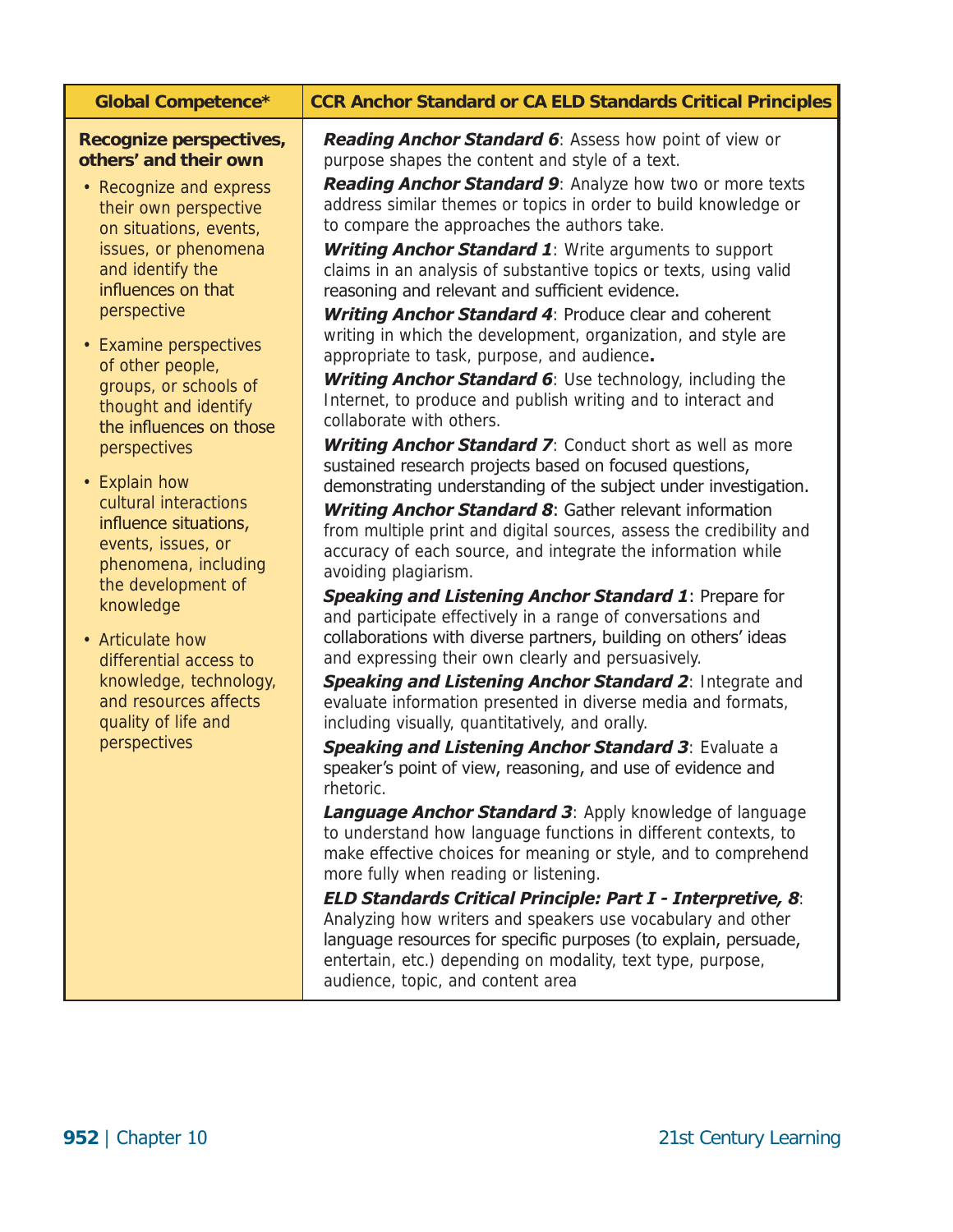| <b>Global Competence*</b>                                                                                                                                                                                                                                                                                                                                                                                                                                                                                                                                                                                                        | <b>CCR Anchor Standard or CA ELD Standards Critical Principles</b>                                                                                                                                                                                                                                                                                                                                                                                                                                                                                                                                                                                                                                                                                                                                                                                                                                                                                                                                                                                                                                                                                                                                                                                                                                                                                                                                                                                                                                                                                                                                                                                                                                                                                                                                                                                                                                                                                                                                                                                                                                                                                                                                                                                                         |
|----------------------------------------------------------------------------------------------------------------------------------------------------------------------------------------------------------------------------------------------------------------------------------------------------------------------------------------------------------------------------------------------------------------------------------------------------------------------------------------------------------------------------------------------------------------------------------------------------------------------------------|----------------------------------------------------------------------------------------------------------------------------------------------------------------------------------------------------------------------------------------------------------------------------------------------------------------------------------------------------------------------------------------------------------------------------------------------------------------------------------------------------------------------------------------------------------------------------------------------------------------------------------------------------------------------------------------------------------------------------------------------------------------------------------------------------------------------------------------------------------------------------------------------------------------------------------------------------------------------------------------------------------------------------------------------------------------------------------------------------------------------------------------------------------------------------------------------------------------------------------------------------------------------------------------------------------------------------------------------------------------------------------------------------------------------------------------------------------------------------------------------------------------------------------------------------------------------------------------------------------------------------------------------------------------------------------------------------------------------------------------------------------------------------------------------------------------------------------------------------------------------------------------------------------------------------------------------------------------------------------------------------------------------------------------------------------------------------------------------------------------------------------------------------------------------------------------------------------------------------------------------------------------------------|
| <b>Communicate ideas</b><br>effectively with diverse<br>audiences<br>• Recognize and express<br>how diverse audiences<br>may perceive different<br>meanings from the<br>same information<br>and how that impacts<br>communication<br>• Listen to and<br>communicate effectively<br>with diverse people,<br>using appropriate<br>verbal and nonverbal<br>behavior, languages,<br>and strategies<br>• Select and use<br>appropriate technology<br>and media to<br>communicate with<br>diverse audiences<br>• Reflect on how effective<br>communication impacts<br>understanding and<br>collaboration in an<br>interdependent world | <b>Writing Anchor Standard 1:</b> Write arguments to support<br>claims in an analysis of substantive topics or texts, using valid<br>reasoning and relevant and sufficient evidence.<br><b>Writing Anchor Standard 2: Write informative/explanatory</b><br>texts to examine and convey complex ideas and information<br>clearly and accurately through the effective selection,<br>organization, and analysis of content.<br><b>Writing Anchor Standard 4: Produce clear and coherent</b><br>writing in which the development, organization, and style are<br>appropriate to task, purpose, and audience.<br><b>Writing Anchor Standard 7:</b> Conduct short as well as more<br>sustained research projects based on focused questions,<br>demonstrating understanding of the subject under investigation.<br><b>Writing Anchor Standard 8:</b> Gather relevant information<br>from multiple print and digital sources, assess the credibility and<br>accuracy of each source, and integrate the information while<br>avoiding plagiarism.<br>Writing Anchor Standard 10: Write routinely over extended<br>time frames (time for research, reflection, and revision) and<br>shorter time frames (a single sitting or a day or two) for a range<br>of tasks, purposes, and audiences.<br><b>Speaking and Listening Anchor Standard 1: Prepare for</b><br>and participate effectively in a range of conversations and<br>collaborations with diverse partners, building on others' ideas<br>and expressing their own clearly and persuasively.<br><b>Speaking and Listening Anchor Standard 4: Present</b><br>information, findings, and supporting evidence such that<br>listeners can follow the line of reasoning and the organization,<br>development, and style are appropriate to task, purpose, and<br>audience.<br>Language Anchor Standard 3: Apply knowledge of language<br>to understand how language functions in different contexts, to<br>make effective choices for meaning or style, and to comprehend<br>more fully when reading or listening.<br><b>ELD Standards Critical Principle: Part I - Collaborative, 1:</b><br>Exchanging information and ideas with others through oral<br>collaborative discussions on a range of social and academic<br>topics |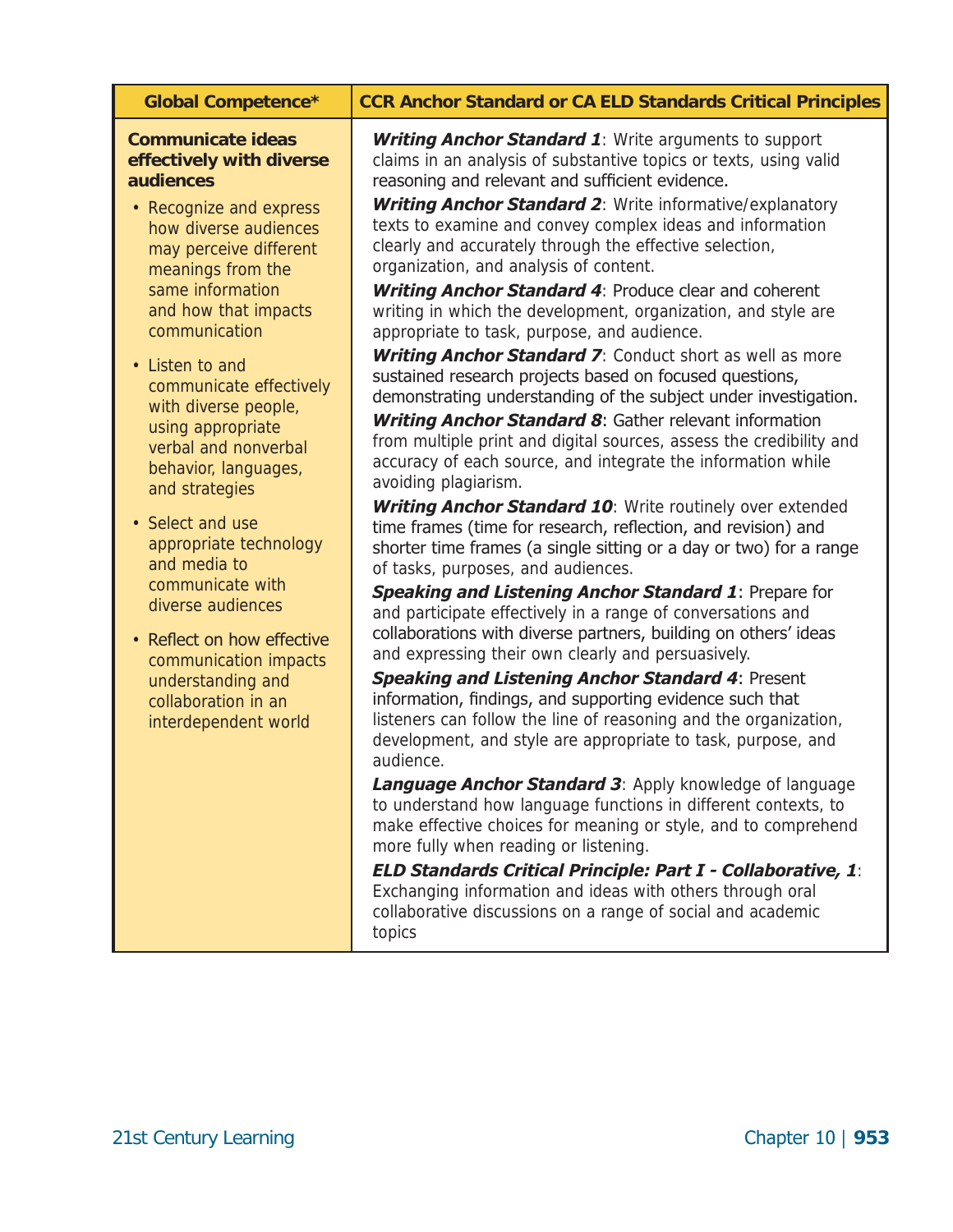| <b>Global Competence*</b>                                                                                                                                                                                                                                                                                                                                                                                                                                                                                                                                                                                                                                                                                                                | <b>CCR Anchor Standard or CA ELD Standards Critical Principles</b>                                                                                                                                                                                                                                                                                                                                                                                                                                                                                                                                                                                                                                                                                                                                                                                                                                             |
|------------------------------------------------------------------------------------------------------------------------------------------------------------------------------------------------------------------------------------------------------------------------------------------------------------------------------------------------------------------------------------------------------------------------------------------------------------------------------------------------------------------------------------------------------------------------------------------------------------------------------------------------------------------------------------------------------------------------------------------|----------------------------------------------------------------------------------------------------------------------------------------------------------------------------------------------------------------------------------------------------------------------------------------------------------------------------------------------------------------------------------------------------------------------------------------------------------------------------------------------------------------------------------------------------------------------------------------------------------------------------------------------------------------------------------------------------------------------------------------------------------------------------------------------------------------------------------------------------------------------------------------------------------------|
| <b>Take action</b><br>• Identify and create<br>opportunities<br>for personal or<br>collaborative action<br>to address situations,<br>events, issues, or<br>phenomena in ways<br>that improve conditions<br>• Assess options and<br>plan actions based<br>on evidence and the<br>potential for impact,<br>taking into account<br>previous approaches,<br>varied perspectives, and<br>potential consequences<br>• Act, personally or<br>collaboratively, in<br>creative and ethical<br>ways to contribute to<br>improvement locally,<br>regionally, or globally<br>and assess the impact<br>of the actions taken<br>• Reflect on their<br>capacity to advocate<br>for and contribute to<br>improvement locally,<br>regionally, or globally | Reading Anchor Standard 1: Read closely to determine what<br>the text says explicitly and to make logical inferences from it;<br>cite specific textual evidence when writing or speaking to support<br>conclusions drawn from the text.<br>Writing Anchor Standard 1: Write arguments to support<br>claims in an analysis of substantive topics or texts, using valid<br>reasoning and relevant and sufficient evidence.<br><b>ELD Standards Critical Principle: Part I - Productive, 9:</b><br>Expressing information and ideas in formal oral presentations on<br>academic topics<br>ELD Standards Critical Principle: Part I - Productive, 11:<br>Justifying own arguments and evaluating others' arguments in<br>writing<br>ELD Standards Critical Principle: Part I - Productive, 12:<br>Selecting and applying varied and precise vocabulary and other<br>language resources to effectively convey ideas |
| *Source<br>$M = 112$ $M = 222$                                                                                                                                                                                                                                                                                                                                                                                                                                                                                                                                                                                                                                                                                                           | $2011 - 54 \cdot 15 = 15$<br>$C1$ $L2$ $C2$ $\ldots$ $\ldots$ $\ldots$                                                                                                                                                                                                                                                                                                                                                                                                                                                                                                                                                                                                                                                                                                                                                                                                                                         |

Mansilla, Veronica B., and Anthony Jackson. 2011. *Educating for Global Competence: Preparing Our Youth to Engage the World*. The Asia Society.

# <span id="page-18-0"></span>**Technology Skills**

Technology pervades modern society. It impacts most aspects of the personal and academic/ professional lives of youth and adults. Furthermore, it has the potential to substantially support the achievement of many of the 21st century skills discussed previously in this chapter: Its wise use demands critical thinking, it expands and enriches opportunities for communication and collaboration, it is a powerful tool for creativity and innovation, and it can contribute to global awareness and competence. Furthermore, technology as a tool for learning and expression can contribute to progress in each of the themes of the CA CCSS for ELA/ELD and the CA ELD Standards: Meaning Making, Language Development, Effective Expression, Content Knowledge, and Foundational Skills.

**954** | Chapter 10

 21st Century Learning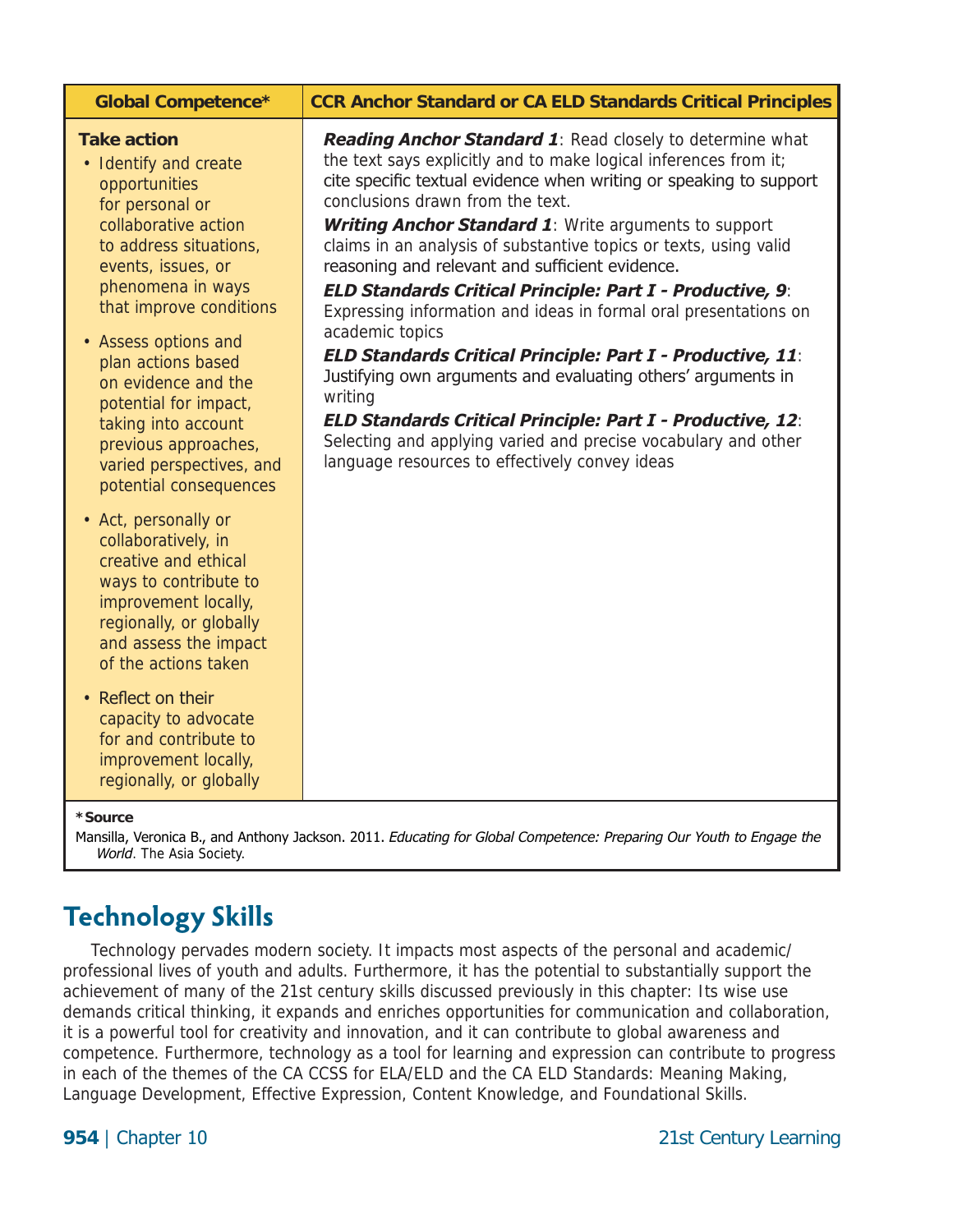*The question is not* whether *technology should be used in classrooms, but rather how* best *to capitalize on technology to support teachers and learners.* 

The question is not *whether* technology should be used in classrooms, but rather how *best* to capitalize on technology to support teachers and learners. In its report *A Blueprint for Great Schools*, the Transition Advisory Team for the California State Superintendent recommended that technology be incorporated "as a key component of teaching, learning, and assessment" (CDE 2011a, 5) and that digital technology be made "as effective and

productive a tool in the school environment as it is in the world beyond schools" (12). Surveys indicate that parents, too, consider technology important or extremely important to student success and the school's core mission (Project Tomorrow 2013, 4).

Important in the context of this *ELA/ELD Framework* is that the Internet and other forms of information and communication technologies (ICTs) are redefining literacy (International Reading Association 2009). Students increasingly engage with search engines, Web pages, podcasts and vodcasts, blogs, e-books, wikis, and the ongoing flood of new ICTs in English and other languages. Students should learn how to critically harness and manage the power of these media for accessing, evaluating, creating, and sharing information with local and global others. At the same time, teachers should ensure that students learn how to use technologies safely and ethically.

The International Reading Association (2009) notes that the use of these new and dynamic forms of communication require new social practices, skills, strategies, and dispositions; are central to full civic, economic, and personal participation in a global community; rapidly change as technologies change; and are multiple, multimodal, and multifaceted. The incorporation of a range of technologies into ELA/literacy and ELD instruction is crucial and demands thoughtful attention.

Technology skills are woven throughout the CCR Anchor Standards and CA CCSS for ELA/Literacy. Among the technology skills identified in the standards are the following:

- Use the Internet
- Use search tools
- Use keyboarding skills
- Engage with digital text, including animations and interactive elements on Web pages
- Use digital media, including textual, graphical, audio, visual, and interactive elements
- Produce digital text
- Use electronic menus
- Consult digital reference materials
- Interpret and produce multimedia presentations

The CA ELD Standards, too, demand technology skills, including the following:

- Use communicative technology to interact with others
- Use technology for publishing
- Use technology to develop graphics
- View multimedia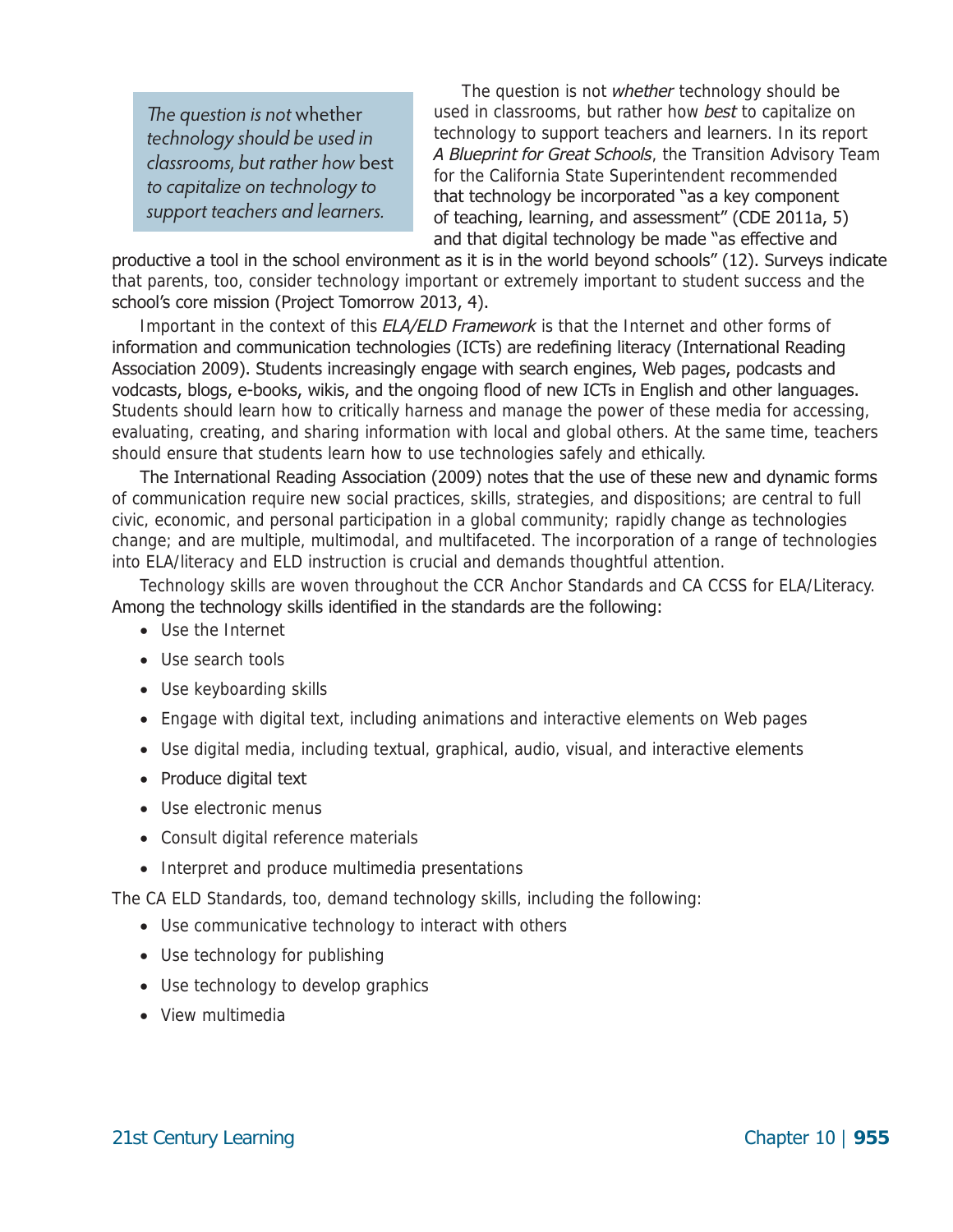#### **Snapshot 10.3. Electronic Book Trailers in Grade Six**

Because she understands the cumulative advantage of reading volume, Ms. Edwards ensures that her sixth-grade students have many opportunities to engage in independent reading. She has a wide selection of texts available in the classroom, and she meets with individuals regularly to discuss their selections and make recommendations. Knowing that peers have a powerful influence on one another, she has students create book trailers of favorite literature that serve to pique prospective readers' interest, just as movie trailers draw viewers into a theatre. Students are given the option to work alone or in small teams if several students have read the same book and wish to collaborate on the project. Ms. Edwards shows several movie trailers, and students discuss the important features. How long are the trailers? How many individual scenes are included? What techniques are employed by the producers? Which techniques do they, the viewers, find effective? Which movies do they want to see as a result of viewing the trailers? Why? The teacher also reminds students of the available technology in the classroom; the students have used the digital cameras and moviemaking software for other projects.

Each student or team of students begins by brainstorming the appealing aspects of their selected book and they think about how they might convince their peers that the book is worth reading. Then, after instruction and plenty of examples, they develop story boards (plans to guide production) and write a script. Students keep in mind that the intent of the book trailer is to inspire others, including peers around the globe, to read the book. They consider the images, sound, and language they will use as well as the organization and presentation, always with their audience in mind. They film, download images from the Internet (careful to avoid copyright violations), add text, and include an opening screen and a credit roll. They share their first draft with the teacher and take advantage of feedback to revise, edit, and polish their work. Over several days, the book trailers are shared. Students applaud one another's work. Book trailers are kept in an electronic file on a class computer for occasional viewing by peers when they are ready to select their next book for independent reading. They are also posted online so the students' recommendations can be accessed by other students, parents, and a global audience. They are clearly labeled by genre, discipline, and age span.

**CA CCSS for ELA/Literacy**: RL.6.2; W.6.6; SL.6.2, 4–6; L.6.1, 2

**Related Model School Library Standards:** 

6-3.3a Choose an appropriate format to produce, communicate, and present information (e.g., written report, multimedia presentation, graphic presentation).

6-4.3a Demonstrate a variety of methods to engage the audience when presenting information (e.g., voice modulation, gestures, questions).

**21st Century Skills**: communication and collaboration, creativity, problem solving, media and technology skills, global competence

Figure 10.9 lists CCR Anchor Standards and CA ELD Standards Critical Principles that explicitly include technology and provides one or two examples of corresponding grade-level/proficiencylevel standards. Also listed in figure 10.9 are CCR Anchor Standards that do not explicitly mention technology but that have corresponding grade-level standards that mention technology. It is important to note that even standards that do not explicitly mention technology may be addressed with technology. For example, Writing Standard 2 across the grade levels focuses on informative and explanatory writing. Technology is not indicated in the CCR Anchor Standard nor in any of the corresponding CA CCSS for ELA/Literacy. However, at most grade levels, teachers encourage or require students to use the Internet to conduct research in preparation for some writing, use word processing software to prepare some of these texts, including graphs and charts, and use multimedia software to present some student-written informative and explanatory texts.

**956** | Chapter 10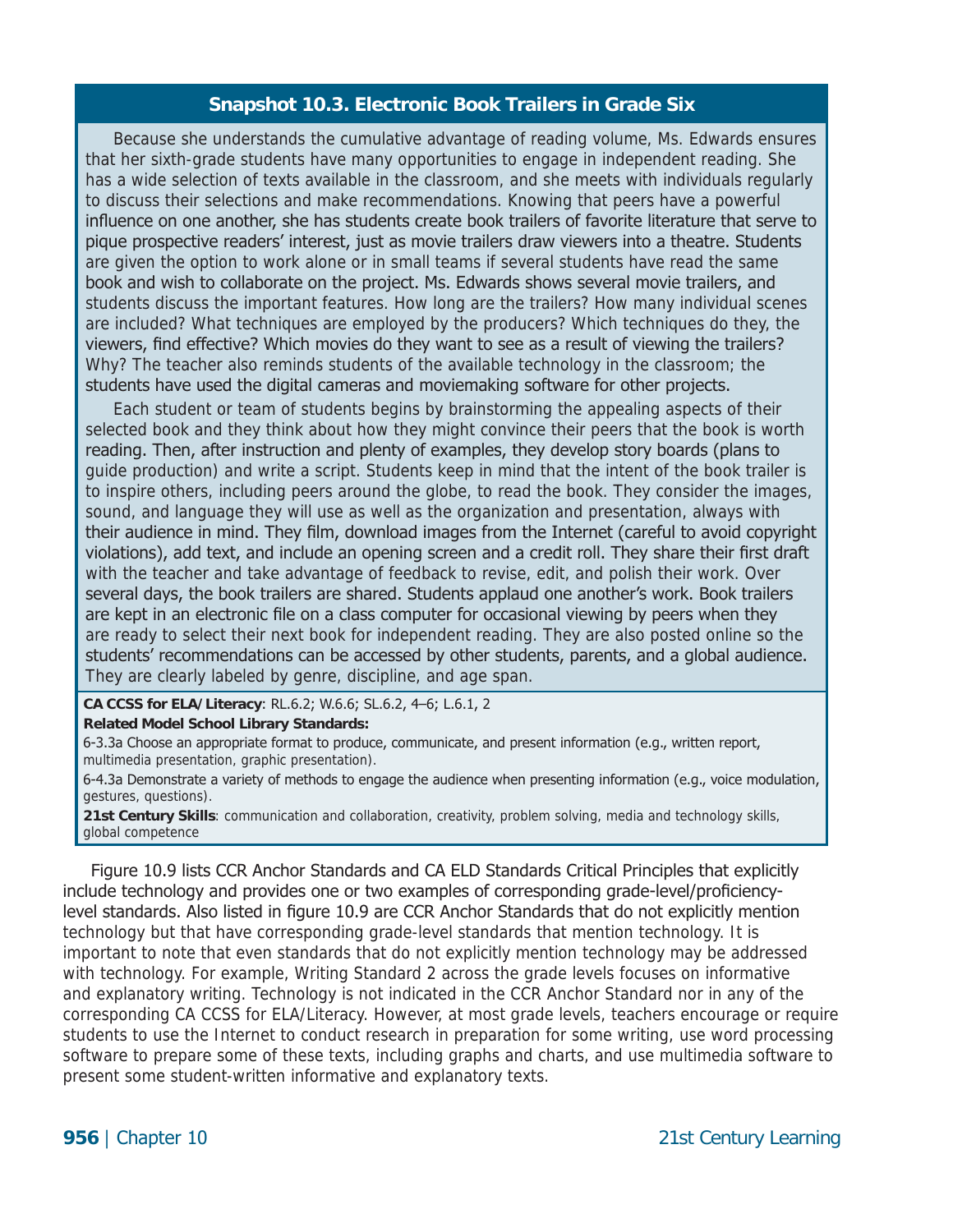The standards recognize that students at all grade levels, even in the earliest grades, need opportunities to interact with technology. Writing Standard 6 for kindergarten, for example, states "With guidance and support from adults, explore a variety of digital tools to produce and publish writing, including in collaboration with peers." Guidance for young children's use of technology is provided in *Technology and Interactive Media as Tools in Early Childhood Programs Serving Children from Birth through Age 8* ([https://www.naeyc.org/sites/default/files/globally-shared/](https://www.naeyc.org/sites/default/files/globally-shared/downloads/PDFs/resources/topics/PS_technology_WEB.pdf) [downloads/PDFs/resources/topics/PS\\_technology\\_WEB.pdf](https://www.naeyc.org/sites/default/files/globally-shared/downloads/PDFs/resources/topics/PS_technology_WEB.pdf)) (2012), the position statement of the National Association for the Education of Young Children and the Fred Rogers Center for Early Learning and Children's Media at Saint Vincent College. Importantly, the guidelines assert that "Effective uses of technology and media are active, hands-on, engaging, and empowering; give the child control; provide adaptive scaffolds to ease the accomplishment of tasks; and are used as one of many options to support children's learning" (8).

#### *Figure 10.9. CCR Anchor Standards and CA ELD Standards Critical Principles and Selected Grade-Level/Proficiency-Level Standards with Explicit Technology Components (technology component in blue, bolded text)*

**Reading Anchor Standard 5**: Analyze the structure of texts, including how specific sentences, paragraphs, and larger portions of the text (e.g., a section, chapter, scene, or stanza) relate to each other and the whole.

- *Grade-Level Example*: RI.2.5 Know and use various text features (e.g., captions, bold print, subheadings, glossaries, indexes, **electronic menus**, **icons**) to locate key facts or information in a text efficiently.
- *Grade-Level Example*: RI.3.5 Use text features and **search tools** (e.g., key words, sidebars, hyperlinks) to locate information relevant to a given topic efficiently.

**Reading Anchor Standard 7**: Integrate and evaluate content presented in diverse **media** and formats, including visually and quantitatively, as well as in words.

- *Grade-Level Example*: RL.2.7 Use information gained from the illustrations and words in print or **digital text** to demonstrate understanding of its characters, setting, or plot.
- *Grade-Level Example*: RH.11–12.7 Integrate and evaluate multiple sources of information presented in diverse formats and **media** (e.g., visually, quantitatively, as well as in words) in order to address a question or solve a problem.

**Writing Anchor Standard 6**: Use **technology**, including the **Internet**, to produce and publish writing and to interact and collaborate with others.

- *Grade-Level Example*: W.K.6 With guidance and support from adults, explore a variety of **digital tools** to produce and publish writing, including in collaboration with peers.
- *Grade-Level Example*: W.7.6 Use **technology**, including the **Internet**, to produce and publish writing and **link to** and cite sources as well as to interact and collaborate with others, including **linking to** and citing sources.

**Writing Anchor Standard 8**: Gather relevant information from multiple print and **digital sources**, assess the credibility and accuracy of each source, and integrate the information while avoiding plagiarism.

- *Grade-Level Example*: W.3.8 Recall information from experiences or gather information from print and **digital sources**; take brief notes on sources and sort evidence into provided categories.
- *Grade-Level Example*: WHST.6.8 Gather relevant information from multiple print and **digital sources** (primary and secondary); **using search terms effectively**; assess the credibility and accuracy of each source; and quote or paraphrase the data and conclusions of others while avoiding plagiarism and following a standard format for citation.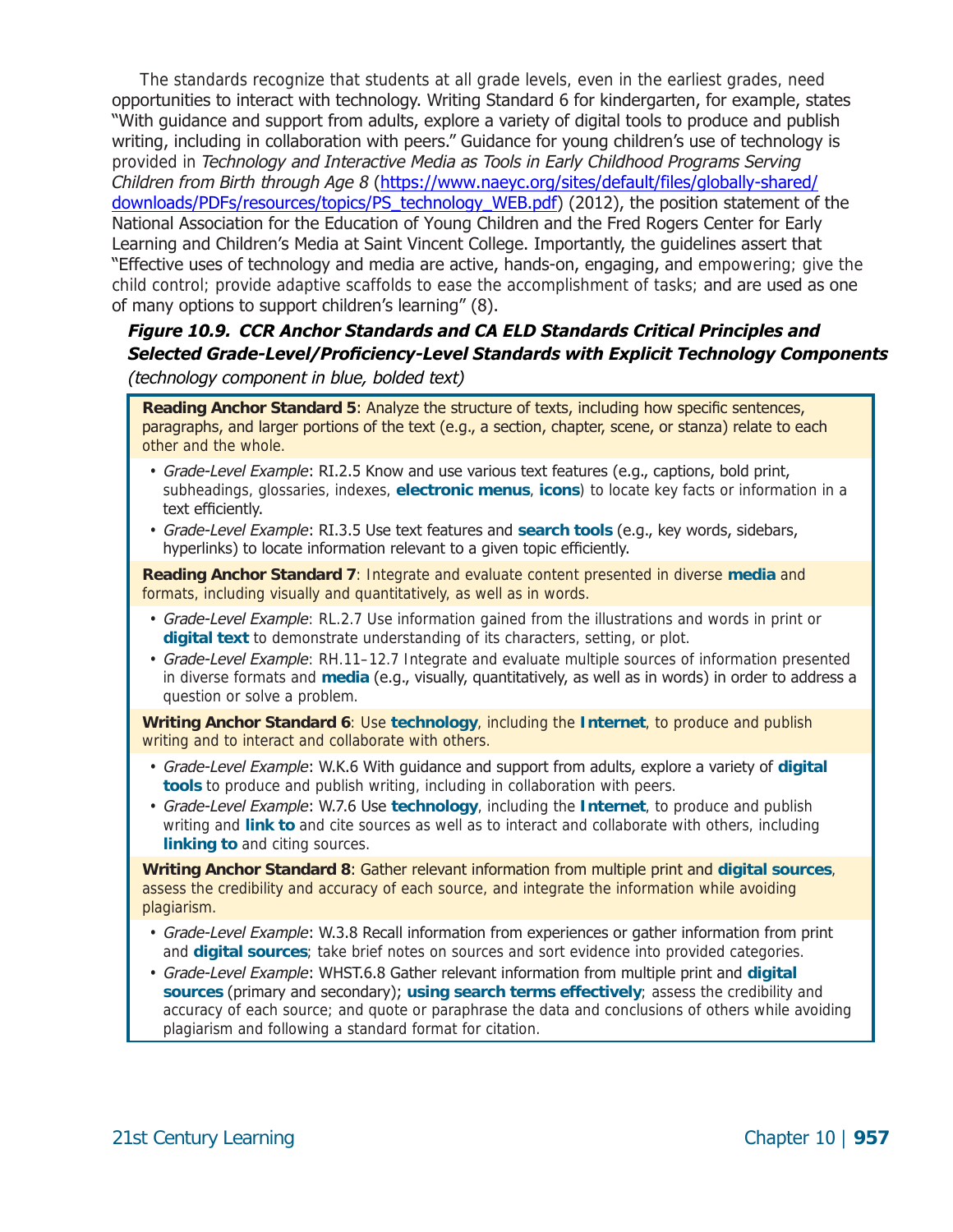**Speaking and Listening Anchor Standard 2**: Integrate and evaluate information presented in diverse **media** and formats, including visually, quantitatively, and orally.

- *Grade-Level Example*: SL.2.2 Recount or describe key ideas or details from a text read aloud or information presented orally or through other **media**.
- *Grade-Level Example*: SL.11–12.2 Integrate multiple sources of information presented in diverse formats and **media** (e.g., visually, quantitatively, orally) in order to make informed decisions and solve problems, evaluating the credibility and accuracy of each source and noting any discrepancies among the data
- *Grade-Level Example*: SL.11–12.5 Make strategic use of **digital media** (e.g., **textual**, **graphical**, **audio**, **visual**, and **interactive elements**) in presentations to enhance understanding of findings, reasoning, and evidence and to add interest.

**Speaking and Listening Anchor Standard 5**: Make strategic use of **digital media** and visual displays of data to express information and enhance understanding of presentations.

• *Grade-Level Example*: SL.5.5 Include **multimedia components** (e.g., **graphics**, **sound**) and visual displays in presentations when appropriate to enhance the development of main ideas or themes.

**Language Anchor Standard 4**: Determine or clarify the meaning of unknown and multiple-meaning words and phrases by using context clues, analyzing meaningful word parts, and consulting general and specialized reference materials, as appropriate.

- *Grade-Level Example*: L.2.4e Use glossaries and beginning dictionaries, both print and **digital**, to determine or clarify the meaning of words and phrases in all content areas.
- *Grade-Level Example*: L.9–10.4c Consult general and specialized reference materials (e.g., collegelevel dictionaries, rhyming dictionaries, bilingual dictionaries, glossaries, thesauruses), both print and **digital**, to find the pronunciation of a word or determine or clarify its precise meaning, its part of speech, or its etymology.

**ELD Standards Critical Principle: Part I - Collaborative, 2**: Interacting with others in written English in various communicative forms (print, **communicative technology**, and **multimedia**)

- *Grade-Level Example*: Grade 3/Emerging: Collaborate with peers on joint writing projects of short informational and literary texts, using **technology** where appropriate for publishing, graphics, and the like.
- *Grade-Level Example*: Grade 8/Bridging: Engage in extended written exchanges with peers and collaborate on complex written texts on a variety of topics, using **technology** when appropriate.

**ELD Standards Critical Principle: Part I - Interpretive, 6**: Reading closely literary and informational texts and viewing **multimedia** to determine how meaning is conveyed explicitly and implicitly through language

- *Grade-Level Example*: Grade K/Expanding: Describe ideas, phenomena (e.g., how butterflies eat), and text elements (e.g., setting, characters) in greater detail based on understanding of a variety of grade-level texts and viewing of **multimedia** with moderate support.
- *Grade-Level Example*: Grade 7/Bridging: (a) Explain ideas, phenomena, processes, and text relationships (e.g., compare/contrast, cause/effect, problem/solution) based on close reading of a variety of grade-level texts and viewing of **multimedia** with light support.

**ELD Standards Critical Principle: Part I - Productive, 10**: Writing literary and informational texts to present, describe, and explain ideas and information, using appropriate **technology** 

- *Grade-Level Example*: Grade 2/Emerging: Write very short literary texts (e.g., story) and informational texts (e.g., a description of a volcano) using familiar vocabulary collaboratively with an adult (e.g., joint construction of texts), with peers, and sometimes independently.
- *Grade-Level Example*: Grade 9–10/Expanding: (a) Write longer literary and informational texts (e.g., an argument about water rights) collaboratively (e.g., with peers) and independently by using appropriate text organization and growing understanding of register.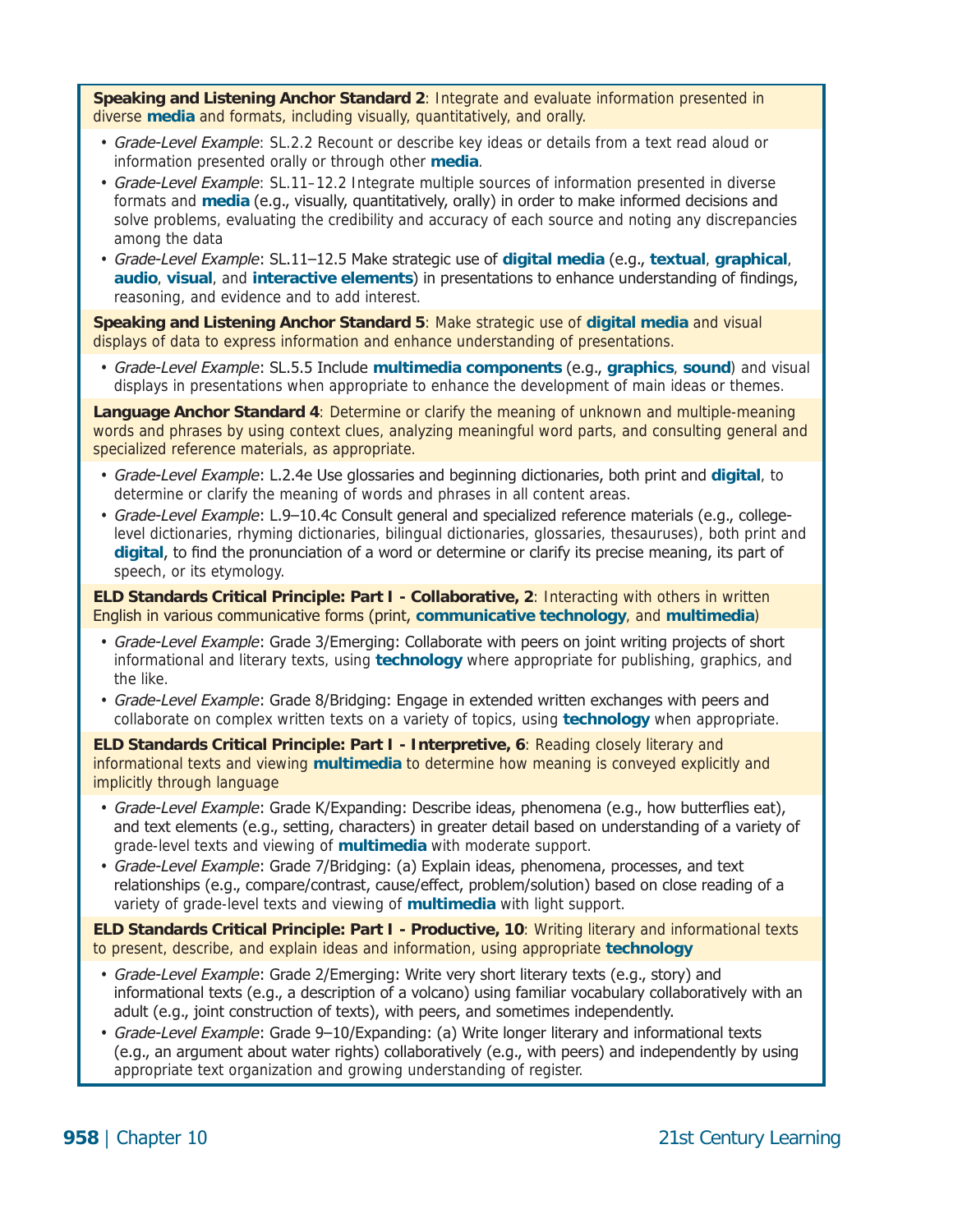### <span id="page-23-0"></span>*Understanding Multimedia Text*

Much of the text encountered on the Internet and in electronic formats has both conventional print elements and other media—graphics, sound, video, or animations. These types of texts are often labeled *multimedia* documents. Sites exist with no conventional text that convey all meaning through other media. Students need to learn how multimedia elements aff ect the messages being conveyed

by a document. They need to know when to attend to these elements and when they are less important. Mayer (1997) demonstrated that graphics may be more useful for learners who have little prior knowledge on the topic under exploration than those who have considerable knowledge of the topic. Sung and Mayer (2012) distinguish among three types of graphics: instructive graphics (i.e., directly relevant to the instructional goal); seductive graphics (i.e., highly interesting but not directly relevant to the instructional goal); and decorative graphics (i.e., neutral but not directly relevant to the instructional goal). Their research indicated that instructive

*Because all texts are not equally valuable or well written, the reader needs to decide when and how to use hyperlinks, attend to multimedia, and be critical in evaluating the content.* 

graphics produced better learning. The implication is that, at the very least, students should be taught how to distinguish among these types of graphics.

Kim and Kamil (2003) identified some of the issues with multimedia in text. They note that media need to be clearly elaborated and integrated with conventional text and that text and other media need to be presented contiguously to be maximally effective. They also state that students need to learn how to read and use hyperlinks effectively to prevent some students from routinely clicking all hyperlinks in the text rather than ones that might be relevant to their purposes for reading. Because all texts are not equally valuable or well written, the reader needs to decide when and how to use hyperlinks, attend to multimedia, and be critical in evaluating the content. Since instruction using multimedia does not necessarily yield more learning and is not always more motivational than other instructional options, teachers should be critical in their review of multimedia resources.

### <span id="page-23-1"></span>*Using Software*

Specific software skills need to be taught in order to prepare students for using technologies as tools. At a minimum, students should be prepared to use word processors, database managers, spreadsheets, and presentation software by the time they complete high school. Students are likely to encounter these types of software in some form in educational and work settings. Building facility with such programs early helps students navigate newer programs as they evolve.

Word processing has been used extensively in schools for many years. Such programs are an excellent way to facilitate writing development and reflect the need to prepare students for the world of work or college where the use of such programs is nearly universal. Although much of this will be taught as part of literacy instruction, a large portion of this instruction also should be incorporated in other disciplines.

Students should use presentation programs to create their own multimedia documents as a way of preparing for the world after high school. Combining the various dimensions of language communication (that is, reading, writing, speaking, and listening) and multimedia text in instruction is consistent with the CA CCSS for ELA/Literacy and the CA ELD Standards. Database and spreadsheet programs are useful in teaching research skills as well as search strategies. Instruction in the use of these programs helps students process information more directly and efficiently.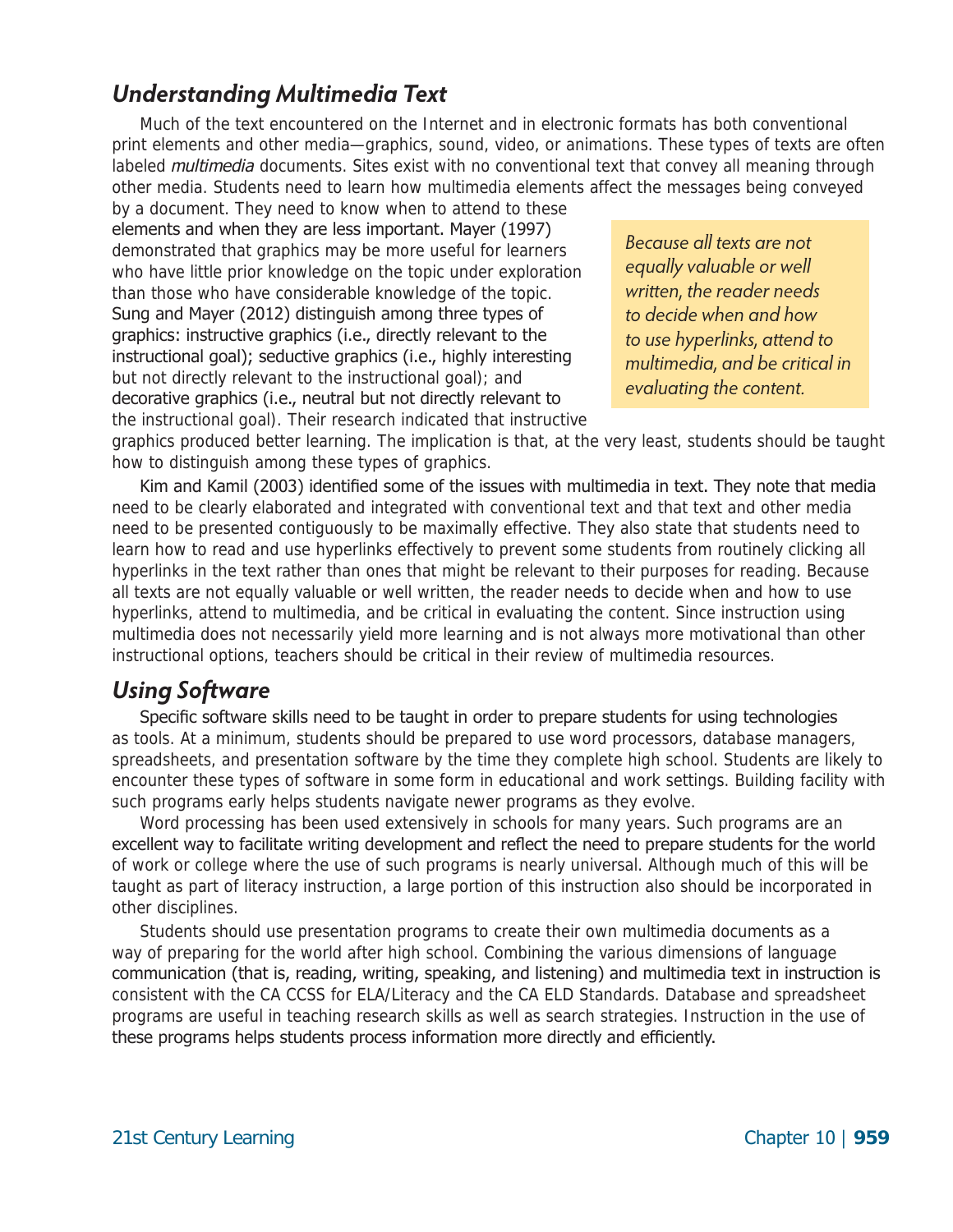### <span id="page-24-0"></span>*Online Learning*

Online delivery of instruction is increasingly popular. More than one million kindergarten through grade-twelve students enrolled in at least one online course in 2007–08, although most of these courses were at the high school level or in an elementary/secondary setting (U.S. Department of Education 2009/10). Online courses offer distinct advantages to districts in terms of cost and convenience, especially for districts where students are distributed across a wide geographic area and there are challenges in delivering instruction in specific content areas.

Online learning will be an essential part of the future, both in school as well as out of school. Students should be prepared to learn in an online medium and should experience online learning in an instructional context during their elementary and secondary school careers. The relative newness of online learning and the limited number of studies available suggest that districts should approach online instruction with caution, especially when the material is intended to replace face-to-face instruction rather than to enhance it. A number of the skills that students need in order to complete online learning are affective in nature (e.g., perseverance and independence), and instruction in online learning is planned with these skills in mind. As noted earlier, these types of skills are reflected in the capacities of literate individuals described in chapter 1 of this *ELA/ELD Framework* and also listed in figure 10.4 of this chapter. They are also prominent in the intrapersonal and interpersonal cluster of deeper learning described at the beginning of this chapter and presented in figure 10.3.

### <span id="page-24-1"></span>*Technology and Assessment*

Technology and other 21st century skills are an integral part of the new assessment systems for the CA CCSS for ELA/Literacy. The multistate Smarter Balanced Assessment Consortium (SBAC), of which California is a governing member, includes computer-adaptive assessments that can respond to a student's initial performance to more rapidly and accurately identify which skills the student has mastered. These assessments also allow for a faster turnaround of test results, so they can be used to inform instruction. More information on assessment is provided in chapter 8 and throughout this *ELA/ ELD Framework*.

## <span id="page-24-2"></span>*Digital Citizenship*

Issues related to ethics, privacy, plagiarism, and cyberbullying warrant careful attention. Digital citizenship refers to responsible and appropriate use of technology. Teachers should be well versed in district and school policies as well as legal issues and should teach students about these issues. The *Model School Library Standards for California Public Schools, Kindergarten Through Grade Twelve*  (CDE 2010) provides guidance. It includes standards related to the ethical, legal, and safe use of information in print, media, and online resources for every grade level. Examples include the following:

**Kindergarten 3.1b:** Understand the need to ask a trusted adult for permission when asked to provide personal information in person, on a form, or online.

**Grade Four 3.1b:** Understand the environment of Internet anonymity and that not everyone on the Internet is truthful and reliable.

**Grades Seven and Eight 3.1c:** Explain ethical and legal issues related to the use of intellectual property, including print, visual, audio, and online materials (e.g., fair use, file sharing).

**Grades Nine Through Twelve 3.1i:** Practice strategies to protect digital devices (e.g., antivirus software, secure connections, encryption, operating-system updates).

In addition, guidance for the safe and responsible use of social media should be addressed.

### <span id="page-24-3"></span>*Home-School-Community Connections*

Technology can contribute to home-school-community relationships, which California recognizes are fundamental to improved student learning outcomes (CDE 2011a, 2011b). Opportunities for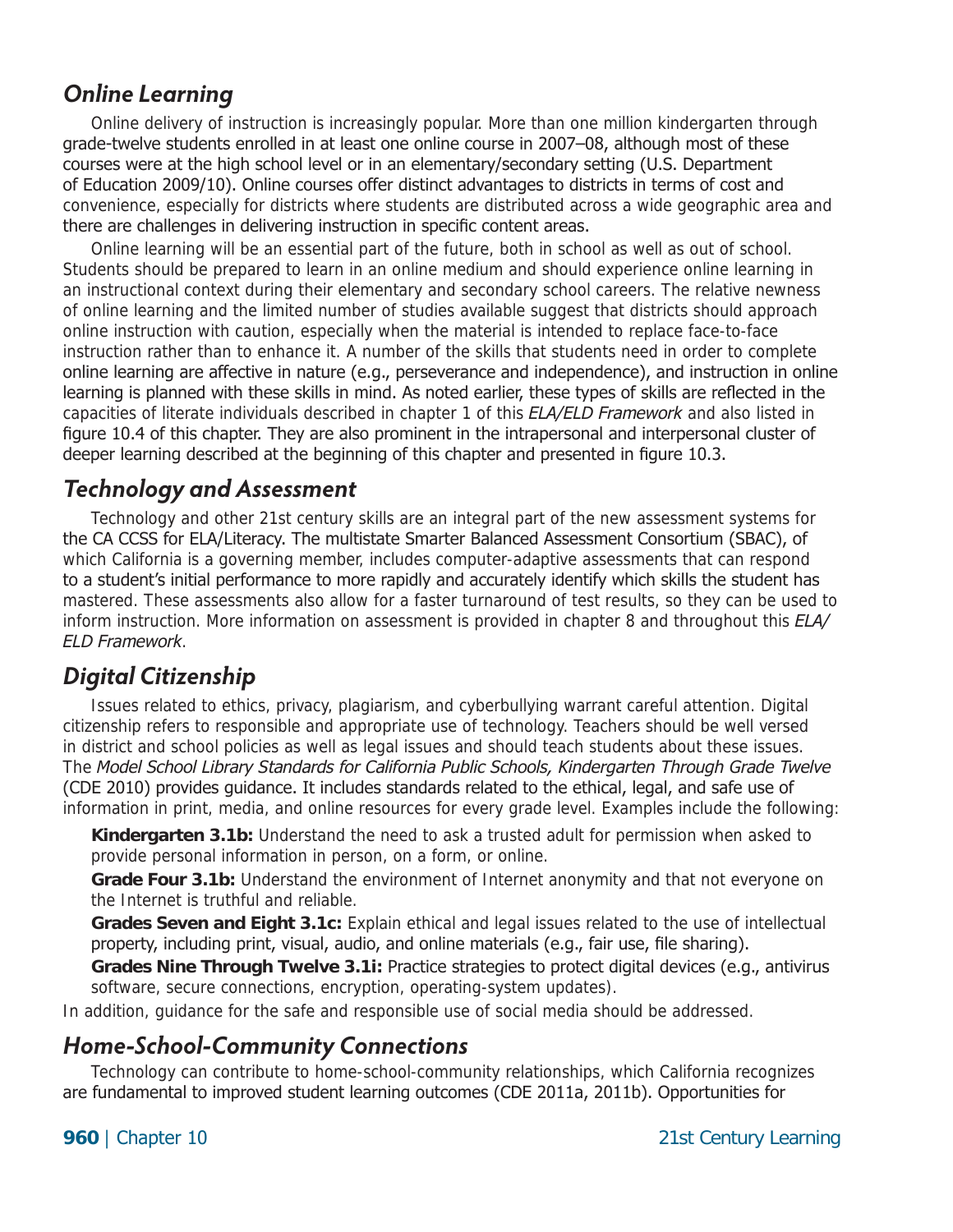communication are expanded significantly through the use of e-mail, videoconferencing, and social media tools. One survey revealed that more than one-third of parents would like their child's teacher or school to communicate with them via text messaging (Project Tomorrow 2013, 12). The range of technological options for communication may contribute to the likelihood and timeliness of homeschool-community information exchanges and collaborations.

Examples of technology used to facilitate communication among homes, schools, and communities include the following:

- • Digital newsletters (provided in the languages of the homes) that highlight classroom learning experiences and, with permission, include photographs and videos
- Forums on which questions from homes, communities, and schools can be posed and answered
- • Classroom Web pages that include classroom news and student work (with permission)
- Online surveys of parents or quardians, students, and communities to determine interests, hopes, and potential contributions to student learning
- Informative classroom blogs, podcasts, vodcasts
- Wikis for collaboration among students, parents or quardians, and community members
- Online gradebooks, accessible by teachers, students, and parents or guardians

Technology provides a promising new form of parent involvement (Zieger and Tan 2012). As they use technology to engage with homes and communities, educators should model responsible, ethical, and secure use of technology. Schools should also recognize that some families may have limited access to technology, and so print versions of information should be made available. Furthermore, schools should give appropriate consideration to the home languages of the families and ensure clear and respectful communication.

# <span id="page-25-0"></span>**Instructional Practices for 21st Century Learning**

The Committee on Defining Deeper Learning and 21st Century Skills recommends the following research-based teaching methods to support 21st century learners (National Research Council 2012, 181-182):

- Using multiple and varied representations of concepts and tasks, such as diagrams, animations, and concrete experiences along with text
- Encouraging elaboration, questioning, and explanation, such as prompting students to explain information and arguments as they read
- Engaging learners in challenging tasks while providing supportive guidance and feedback
- Teaching with examples and cases, such as modeling how to prepare a presentation or provide constructive feedback to a student author
- Priming student motivation, such as by connecting topics to students' lives and interests and engaging them in collaborative work
- Using formative assessment

Engagement with literature provides an exceptional vehicle for developing 21st century skills. The CA CCSS for ELA/Literacy and the CA ELD Standards ensure that students engage richly with literary and informational text across the grade span and throughout the curriculum. Figure 10.10 highlights several 21st century skills that can be supported by a variety of instructional experiences with literary and informational text.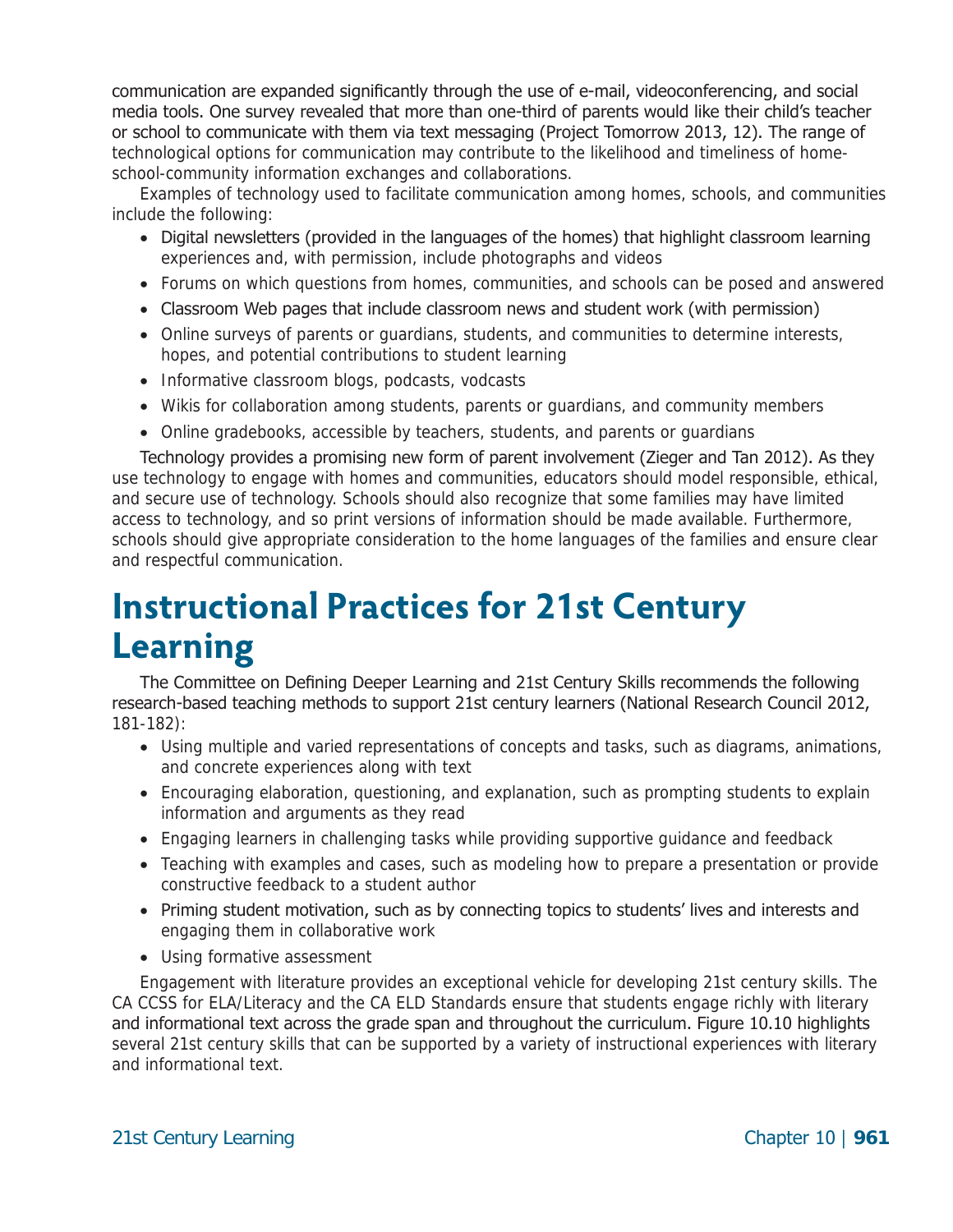#### *Figure 10.10. Selected 21st Century Skills and Literary and Informational Text Experiences*

#### *Students develop critical thinking when they*

- Synthesize and organize text information
- Examine text closely to interpret information, draw conclusions, and evaluate an author's decisions about content and form
- Closely and critically examine visual aspects of a text, including illustrations, diagrams, and charts, for bias, perspective, aesthetic appeal, and representation
- Identify the author's perspectives, biases, and use of rhetoric
- Generate questions about the content, form, purposes or perspectives of a text
- Communicate with others to understand their points of view, ideas, and interpretations
- Identify real world local and global issues (e.g., social, economic, political, environmental) discussed in literary and informational text

#### *Students develop creative thinking when they*

- Develop dramatic, poetic, media, and visual responses to literary and informational text
- Engage in idea-generation activities, such as brainstorming
- Participate in activities that spark their curiosity about text or text topics
- Create presentations to share understandings of text
- Create Facebook pages, blogs, or tweets for characters or historical figures
- Generate research questions and procedures in response to text

#### *Students develop communication and collaboration skills when they*

- Present orally or in written, digital or visual form, both informally and formally, their responses to and understandings of a text selection
- Share understandings with one another and build on the ideas and interpretations of others
- Communicate in large and small groups about literary and informational text for a variety of purposes, including to inform, question, clarify, or persuade
- Elaborate on their own and others' ideas about texts
- Plan and organize individual and collaborative presentations to convey or extend text information, ideas, or themes with an audience in mind
- Discuss with peers different interpretations of text and reasons for those interpretations
- Interact in meaningful ways with peers of diverse backgrounds and discuss different and similar perspectives on issues

#### *Students develop social and cross-cultural skills and global competence when they*

- Interact with local and distant others to share responses to information, themes, characters, illustrations, and author's choices
- Collaborate with diverse partners to design and develop presentations or projects in response to literature
- Engage with literature that presents a range of world perspectives and experiences
- Respectfully and with an open mind discuss literature with peers from diverse backgrounds
- Capitalize on proficiency in languages other than English to communicate with global peers

#### *Students develop technology skills when they*

- Engage with digital and multimedia text
- Engage in additional investigation of topics in a text using technology, such as the Internet
- Use a variety of technologies, such as computers, tablets, projection systems, document cameras, and mp3 players or iPods, to share information from or responses to a text or to learn more about a topic or author
- Examine text carefully to locate and use pertinent information to support a position, justify an interpretation, or make a point

#### **Source**

Adapted from

Yopp, Hallie K., and Ruth H. Yopp. 2014. *Literature-Based Reading Activities: Engaging Students in Literary and Informational Text.* 6th ed., 5. Boston: Pearson. Reprinted by permission of Pearson Education, Inc., New York, NY.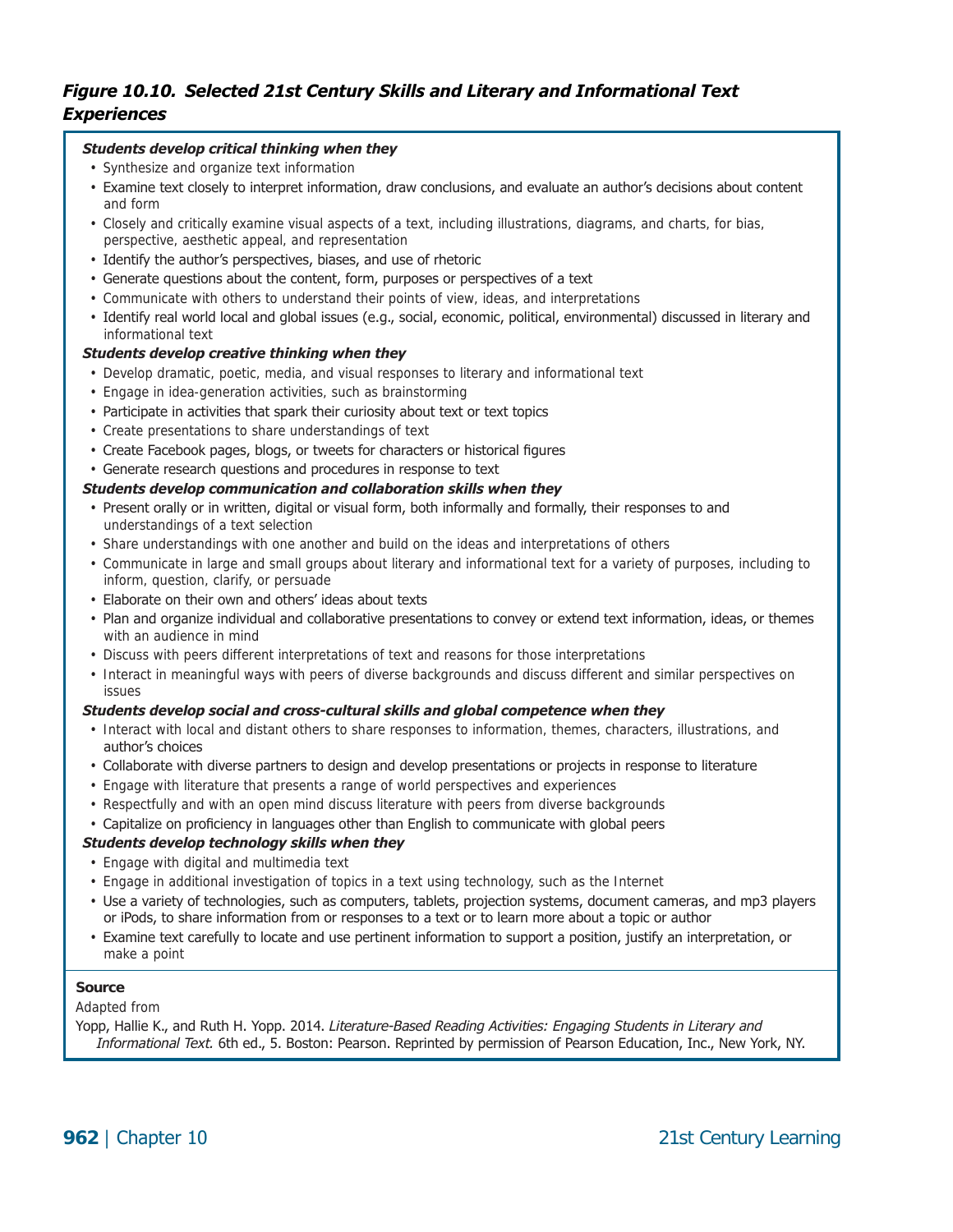# <span id="page-27-0"></span>**Equitable Access**

It is critical that all students have access to curricula, instruction, and learning environments that develop their critical and creative thinking, communication and collaboration skills, global competence, and other 21st century skills. Attention to these skills should not be set aside until after students develop proficiency in literacy or with English as an additional language. They are a crucial component of every student's education. Access to technology is highlighted in this section. 

# <span id="page-27-1"></span>*century skills.* **Technology**

The term *digital divide* was coined in the 1990s to reference the gap in access to computers and the Internet that separated different demographic and socioeconomic groups in the United States. The concept was popularized by a series of reports conducted by the National Telecommunications and Information Administration called, "Falling through the Net" (NTIA 1995, 1998, 1999, 2000). These reports revealed that rural, socioeconomically disadvantaged, and minority groups tended to have less access to modern information and communication technology and the benefits provided by those connections.

While the gap in access has closed somewhat over the last two decades, U.S. Census data in 2011 reveals that 95.2 percent of individuals in the highest household income bracket had access to the Internet at home, whereas only 50.2 percent of individuals in the lowest household income bracket had access in the home. The percentages of white, Asian, African American, and Hispanic households with Internet access was 81.7 percent; 87.4 percent, 63.2 and 63.0 percent, respectively. Furthermore, there are concerns that populations of color are less likely to be involved with social media and Web 2.0 applications that include rich content and technologies for networking and collaboration online (Payton 2003; Trotter 2007).

*Given the overlap between the groups involved in the digital divide and the achievement gap in student performance, it is important that districts, schools, and teachers remain alert to the issue of equitable access to technology.* 

Given the overlap between the groups involved in the digital divide and the achievement gap in student performance, it is important that districts, schools, and teachers remain alert to the issue of equitable access to technology. While federal grants and other funding have helped balance the technology available in schools (although not entirely), there may still be significant gaps in the technology that students have access to outside of their school environments. Studies have shown that gaps in access to reading material affect outcomes in reading achievement, and gaps in access to technology likely have similar impact upon student success in a 21st century learning environment. Solutions to address these gaps may include giving

students access to computer resources outside of school hours, issuing technology devices to students to take home, and preparing teachers to be aware of these issues and providing them with strategies to address them as part of their professional learning (Davis, Fullerton, Jackson, Pittman, and Sweet 2007). Furthermore, school library hours may be extended to offer students Web access to online library resources. Importantly, schools should have adequate bandwidth and Internet access to serve the needs of students, as well as educators.

*It is critical that all students have access to curricula, instruction, and learning environments that develop their critical and creative thinking, communication and collaboration skills, global competence, and other 21st*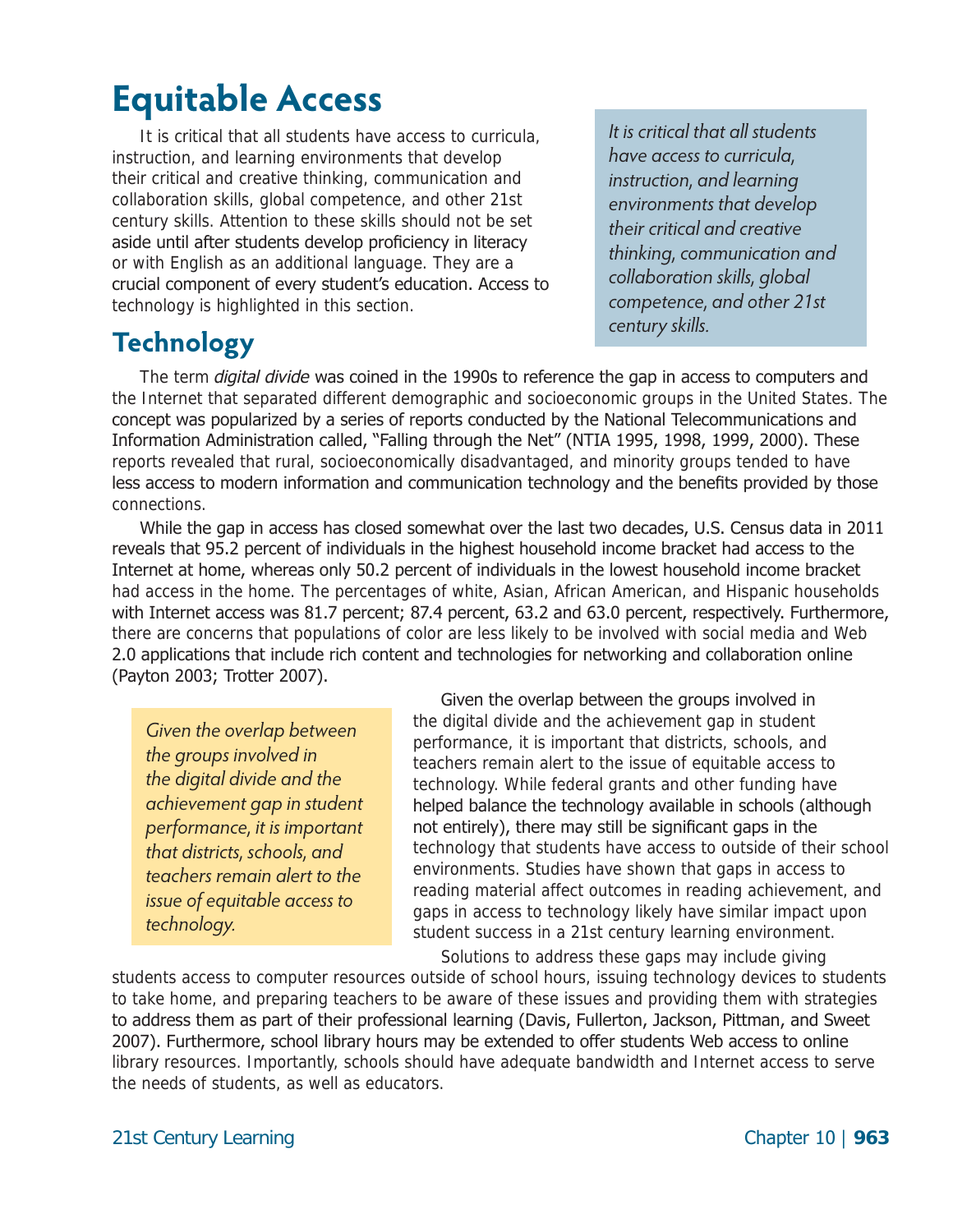Technology can help ensure that all students have access to standards-based academic curricula. Issues of access and equity are discussed in more detail in chapter 9 of this *ELA/ELD Framework*, but the specific capability of technology to support a range of learners is noted here. The discussions that follow are not intended to suggest these are mutually exclusive populations of students.

### <span id="page-28-0"></span>*Accessibility for Students with Disabilities*

*Assistive technology can be used to help students with disabilities gain access to the core curriculum and participate in activities that might otherwise be difficult or impossible.* 

Assistive technology can be used to help students with disabilities gain access to the core curriculum and participate in activities that might otherwise be difficult or impossible. According to IDEA, an *assistive technology device* is any item, piece of equipment or product system, whether acquired commercially off the shelf, modified, or customized, that is used to increase, maintain, or improve functional capabilities of a child with a disability. Assistive technology can also refer to software that assists in differentiating instruction or provides necessary visual and auditory context to academic nstruction. The CDE's Clearinghouse for Specialized Media and i

Translations produces accessible versions of textbooks, workbooks assessments, and ancillary student instructional materials. Accessible formats include Braille, large print, audio, and digital files ranging from Rich Text Files (RTF), HyperText Markup Language (HTML), Digital Accessible Information System (DAISY), and Portable Document Format (PDF).

### <span id="page-28-1"></span>*English Learners*

Technology can be used to support EL students' language and literacy development. For example, software that uses visual cues to assist in the teaching of reading concepts can help students at Emerging levels of English language proficiency gain understanding. In addition, EL students benefit from technology use in classroom learning tasks provided to all students. A 2010 study of one district's Digital Learning Classroom project found that interactive whiteboard technology used in the upper elementary grades increased ELs' achievement in reading and mathematics and helped to close the achievement gap between EL and non-EL students (Lopez 2010).

### <span id="page-28-2"></span>*Advanced Learners*

<span id="page-28-3"></span>Technology can contribute to a challenging and intellectually engaging educational environment for advanced learners. Computer programs that include self-paced options and allow students to explore advanced concepts can keep a range of learners engaged in the learning process. Technology that facilitates a collaborative learning environment can also help advanced students become involved with their peers' study of reading and writing, a more useful outcome than sending them off to study independently. In addition, technology allows for extraordinary creativity and self-direction.

*Computer programs that include self-paced options and allow students to explore advanced concepts can keep a range of learners engaged in the learning process.*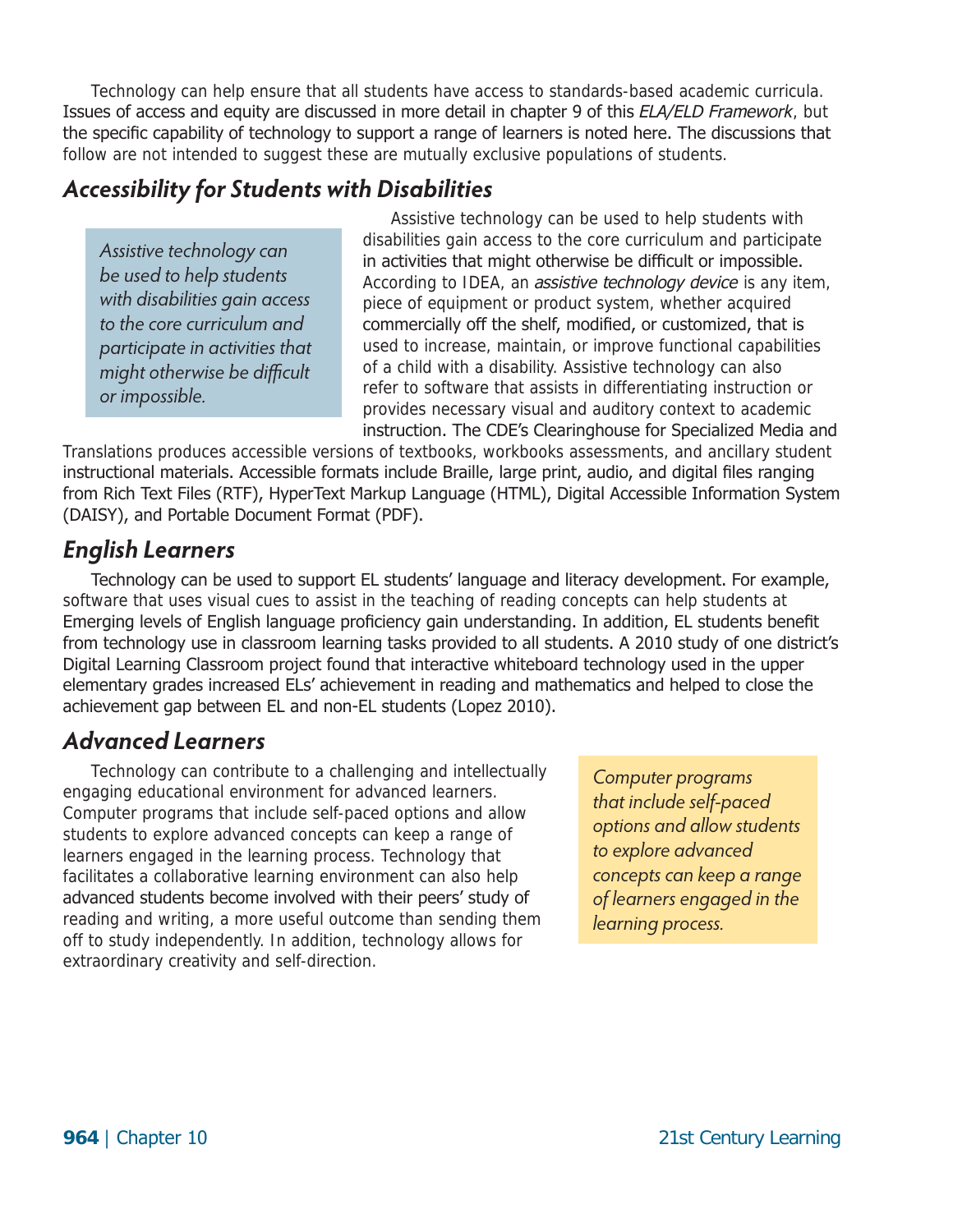# <span id="page-29-0"></span>**Professional Learning and Teacher Support**

Professional learning is addressed in chapter 11 of this *ELA/ELD Framework* and so is only briefly noted here. It is critical that teachers be provided excellent professional support as they increasingly integrate 21st century skills into every curricular area. They should be provided opportunities to collaborate in learning and planning through face-to-face interactions or virtual communities of practice. They should share and be provided rich models of effective 21st century instruction and curriculum, engage in thoughtful reflection and critique of lessons, and build on and refine instruction together. Because of the remarkable speed of technological innovation, professional learning should be ongoing. Teachers cannot be expected to use technology wisely and productively with students if they are uncomfortable or unfamiliar with the possibilities that the wide variety of tools provide.

# <span id="page-29-1"></span>**Future Directions**

There is a moral imperative to prepare students for the world in which 21st century skills are increasingly central in their ongoing educations, careers, and daily lives. Students need to learn about the uses and possible abuses of technology. In addition, becoming adept in collaborative endeavors with others from wide ranging backgrounds and experiences and being able to engage in independent learning are valued increasingly now and in the future.

The popularity of listening and viewing (such as with podcasts and vodcasts) suggests the need for greater attention to both these skills. Writing and reading need to be adapted to include ways to

*to instill in students the ability to critically evaluate what they read, hear, and view and to ensure their use of evidence in the arguments they read and formulate.* 

incorporate multimedia elements in effective ways.

Above all, it is important to instill in students the ability to *Above all, it is important*  critically evaluate what they read, hear, and view and to ensure their use of evidence in the arguments they read and formulate. Critical analysis and evaluation of content is the cachet of the future and one way to help ensure success in college or careers and in civic participation. In addition, teaching students to be independent and flexible learners who can work in groups when necessary, but who are capable of taking action independently, is essential.

> The benefit of these efforts is the preparation of students who can contribute to and participate in whatever the future delivers.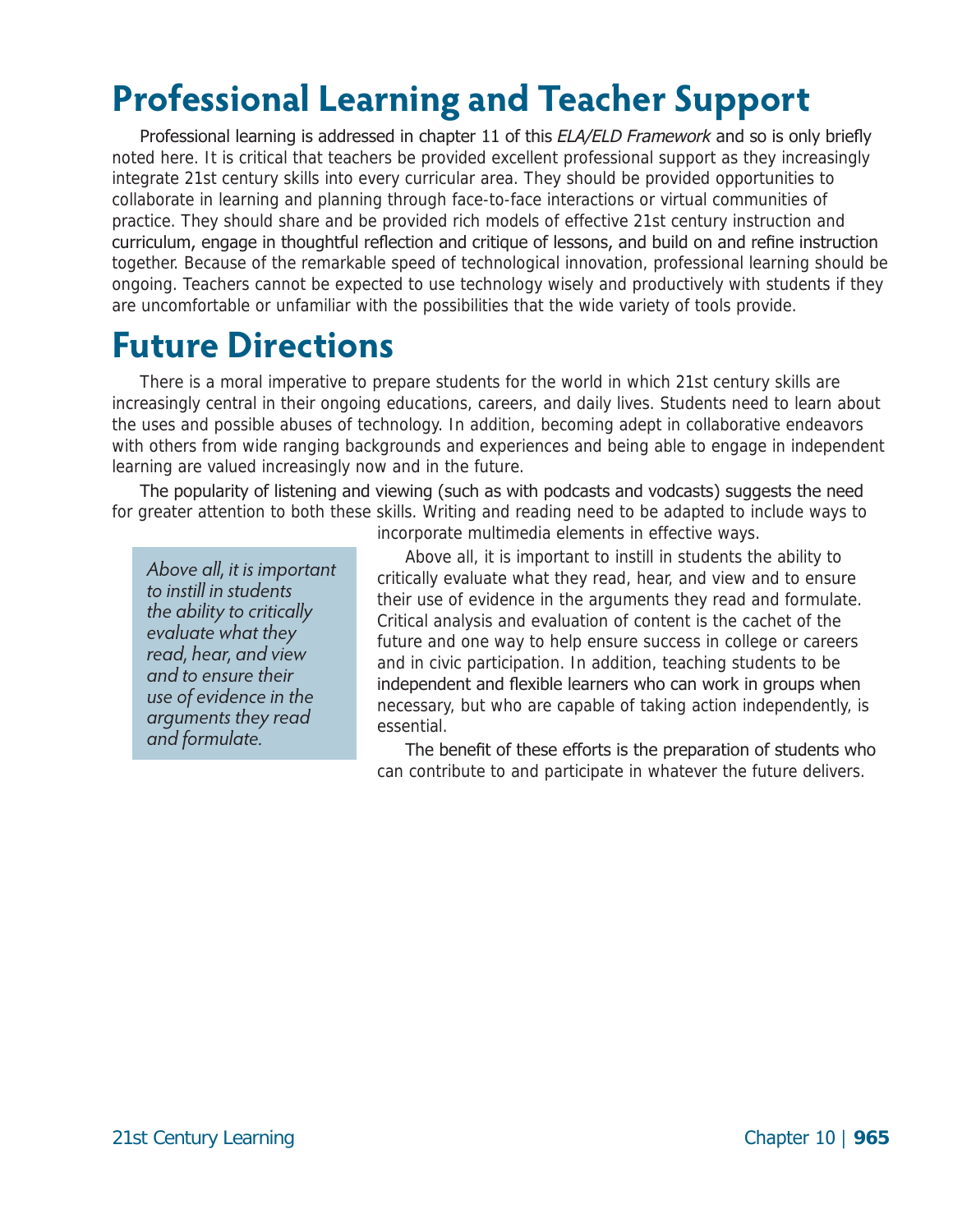# <span id="page-30-0"></span>**Works Cited**

- Anderson, Steven. 2012. *How to Create Social Media Guidelines for Your School.* Edutopia. [http://](http://www.edutopia.org/how-to-create-social-media-guidelines-school) [www.edutopia.org/how-to-create-social-media-guidelines-school](http://www.edutopia.org/how-to-create-social-media-guidelines-school) (accessed August 18, 2013).
- California Department of Education (CDE). 2010. *Model School Library Standards for California Public Schools, Kindergarten Through Grade Twelve.* Sacramento: California Department of Education.
	- ———. 2011a. *A Blueprint for Great Schools*. Transition Advisory Team Report. Sacramento: California Department of Education.
- ———. 2011b. *Family Engagement Framework: A Tool for California School Districts*. Transition Advisory Team Report. Sacramento: California Department of Education.
- ———. 2013a. *California Career Technical Education Model Curriculum Standards.* Sacramento: California Department of Education.
- ———. 2013b. *California Common Core State Standards for English Language Arts and Literacy in History/Social Studies, Science, and Technical Subjects.* Sacramento: California Department of Education.
- Davis, Trina, Mila Fuller, Sharnell Jackson, Joyce Pittman, and James Sweet. 2007. *A National Consideration of Digital Equity*. Washington, DC: International Society for Technology in Education. [http://www.k12hsn.org/files/research/Technology/national-consideration-DE.pdf](https://www.researchgate.net/publication/234680441_A_National_Consideration_of_Digital_Equity) (accessed March 11, 2015).
- Hart Research Associates. 2013. *It Takes More than a Major: Employer Priorities for College Learning and Student Success*. Washington, DC: Author. [http://www.aacu.org/leap/documents/2013\\_](http://www.aacu.org/leap/documents/2013_EmployerSurvey.pdf)  [EmployerSurvey.pdf](http://www.aacu.org/leap/documents/2013_EmployerSurvey.pdf) (accessed March 11, 2015).
- International Reading Association. 2009. *New Literacies and 21st-Century Technologies*. Newark, DE: Author.
- Kim, Helen S., and Michael L. Kamil. 2003. "Reading Electronic and Multimedia Documents." In *Rethinking Reading Comprehension*, edited by Anne P. Sweet and Catherine E. Snow, 166–175. New York: Guilford.
- Lopez, Omar. 2010. "The Digital Learning Classroom: Improving English Language Learners' Academic Success in Mathematics and Reading Using Interactive Whiteboard Technology." *Computers and Education* 54 (4): 901–915.
- Mansilla, Veronica B., and Anthony Jackson. 2011. *Educating for Global Competence: Preparing Our Youth to Engage the World*. The Asia Society.
- Mayer, Richard. 1997. "Multimedia Learning: Are We Asking the Right Questions?" *Educational Psychologist* 32: 1–19.
- National Association for the Education of Young Children and the Fred Rogers Center for Early Learning and Children's Media at San Vincent College. 2012. *Technology and Interactive Media as Tools in Early Childhood Programs Serving Children from Birth through Age 8*. Joint Position Statement. Washington, DC: Author.
- National Research Council. 2012. *Education for Life and Work: Developing Transferable Knowledge and Skills in the 21st Century*, edited by James W. Pellegrino and Margaret L. Hilton. Committee on Defining Deeper Learning and 21st Century Skills, Board on Testing and Assessment and Board on Science Education, Division of Behavioral and Social Sciences and Education. Washington, DC: The National Academies Press.
- National Telecommunications and Information Administration. "Falling through the Net." (NTIA 1995, 1998, 1999, 2000.)
- Partnership for 21st Century Skills, The. 2009. *P21 Framework Definitions*. [http://www.p21.org/](http://www.p21.org/storage/documents/P21_Framework_Definitions.pdf)  [storage/documents/P21\\_Framework\\_Definitions.pdf](http://www.p21.org/storage/documents/P21_Framework_Definitions.pdf) (accessed March 11, 2015).

**966** | Chapter 10